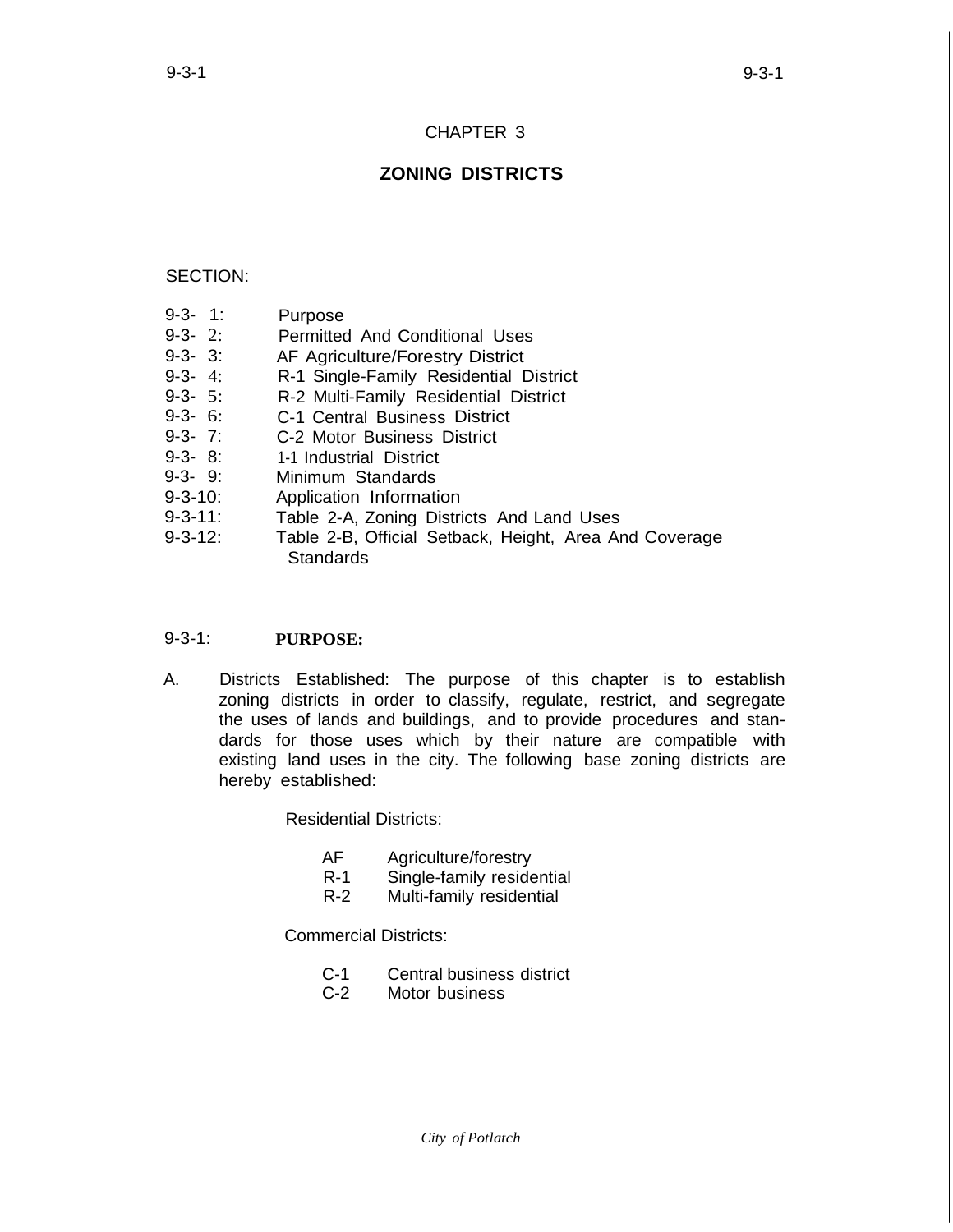Industrial:

1-1 Industrial

- B. Limited To One Classification: Every lot or parcel of land, or portion thereof, within the incorporated city shall be classified in only one of the base zoning districts established in this section.
- C. Minimum Regulations: The regulations for each district set forth by this title shall be minimum regulations and shall apply uniformly to each type of land use, except as hereinafter provided:

1. No building, structure or land shall be used or occupied and no building or structure or part thereof shall be erected, constructed, reconstructed, *moved,* or structurally altered except in conformity with all of the regulations specified in this chapter for the district in which it is located.

2. No building or other structure shall be erected or altered to:

- a. Provide for greater height or bulk.
- b. Accommodate or house a greater number of families.
- c. Occupy a greater percentage of lot area.

d. Have narrower or smaller rear yards, front yards, side yards, or other open spaces, than required in this title, or in any other manner be contrary to the provisions of this title.

3. No yard or lot existing at the time of passage hereof shall be reduced in dimension or area below the minimum requirements set forth in this chapter. Yards or lots created after the effective date hereof shall meet at least the minimum requirements set forth in this chapter. (Ord. 426, 7-8-2002)

## 9-3-2: **PERMITTED AND CONDITIONAL USES:**

A. Land Uses Termed: Within the established districts in the city all land uses are termed either permitted, conditional, or not allowed.

**1.** Permitted Land Use: A permitted land use is one that may be established in compliance with this title and related laws by evidencing compliance with applicable requirements and paying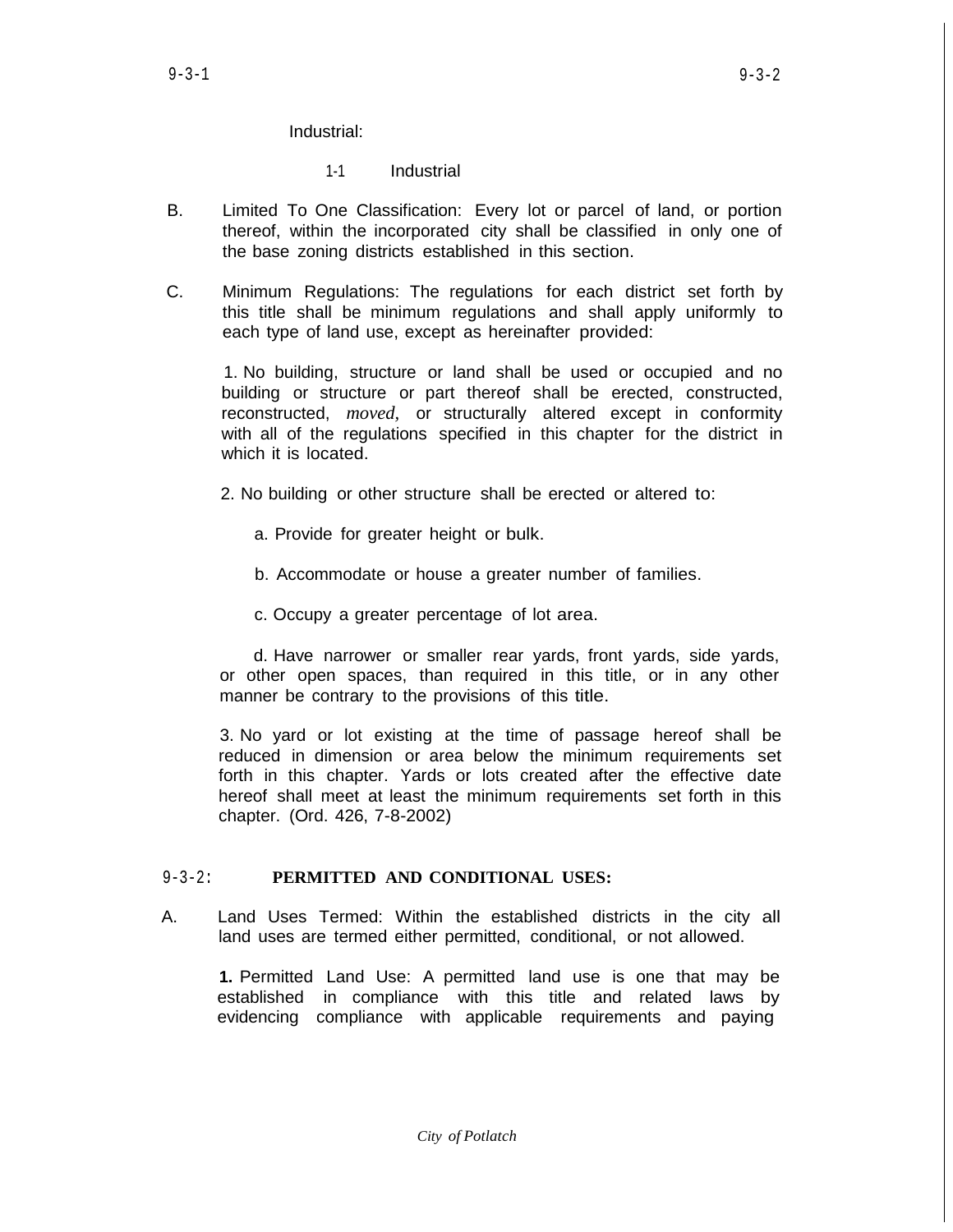required permit fees. A permitted use may be conducted when compliance with this title and related laws is demonstrated and maintained.

2. Conditional Use Permit: A conditional use permit is required when a land use may possess characteristics that require review and appraisal by the planning and zoning commission to determine whether or not the use would cause any damage, hazard, or nuisance to persons, property, or natural resources in the vicinity. A conditional use permit shall be subject to the terms and conditions by which it is approved.

3. Not Allowed Use: A not allowed use is one that has been appraised by the planning and zoning commission and it has been determined that such use would cause damage, hazard, or nuisance to persons, property, or natural resources in the vicinity.

- B. Listing Of Uses: A listing of permitted and conditional uses is found in table 2-A, section 9-3-11 of this chapter. Check this table to see whether the principal use you propose for your project is considered allowed or conditional. If the land use you propose is not listed in table 1-A, a determination as to the appropriate classification of a new or unlisted form of land use shall be made according to procedures found in chapter 12, "Amendments", of this title.
- C. Permitted In All Districts: Municipal facilities, including, but not limited to, water and sewer facilities, are permitted uses in all districts.
- D. Application Fee: An application fee will be charged for all administrative and other costs incurred directly or indirectly by the city in processing applications. (Ord. 426, 7-8-2002)

# 9-3-3: AF **AGRICULTURE/FORESTRY DISTRICT:**

- A. Purpose And Application: The AF agriculture/forestry district is intended as a transition zone from rural to suburban/city housing.
- B. Permitted Uses: These are summarized in table 2-A, section 9-3-11 of this chapter.
- C. Uses Permitted By Conditional Use Permit: These uses are summarized in table 2-A, section 9-3-11 of this chapter. These uses and all others determined to be similar pursuant to chapter 4,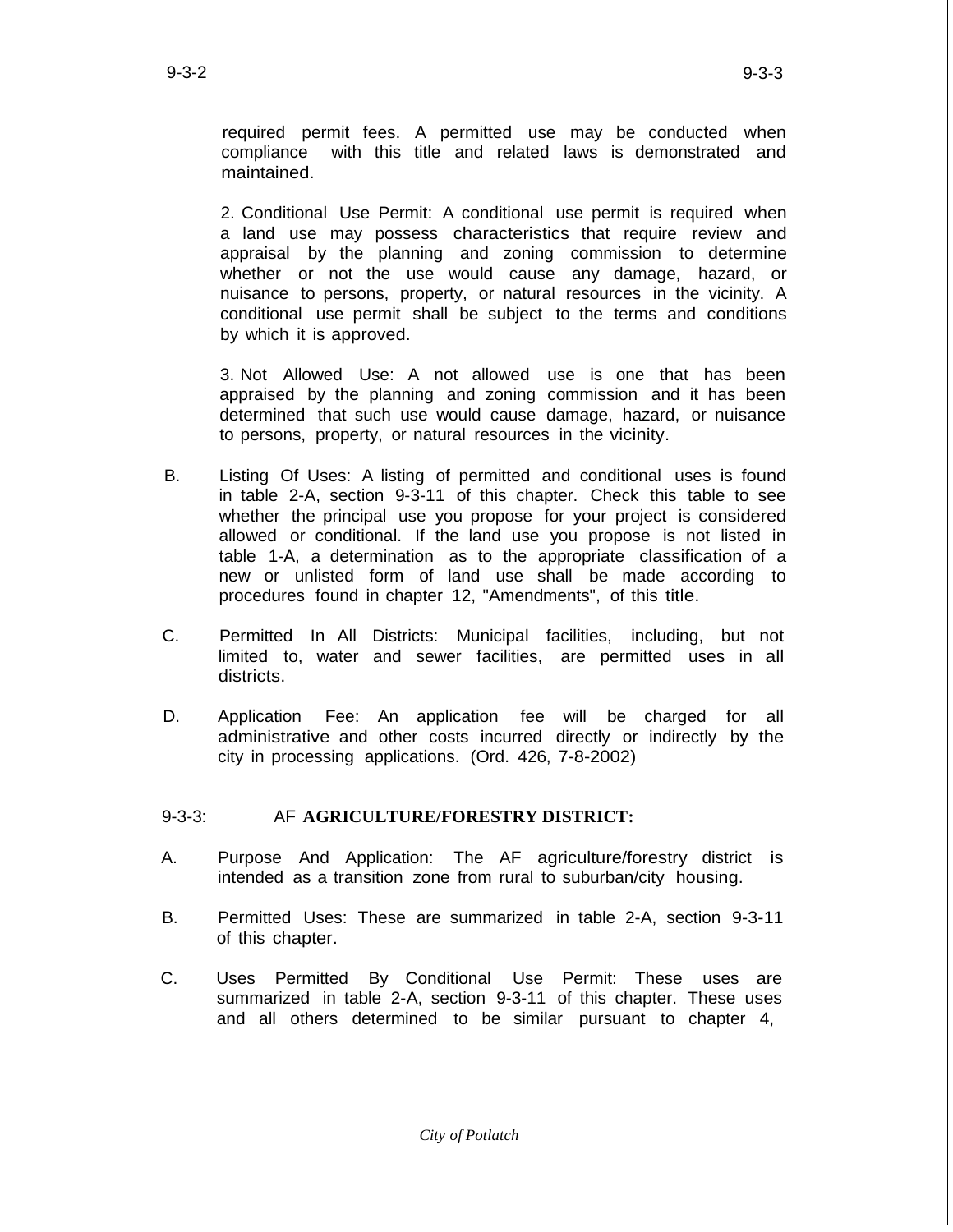"Conditional Use Permits", of this title, are permitted with a conditional use permit in accordance with the standards and procedures in chapters 4 and 11 of this title.

- D. Prohibited Uses: All other uses not shown as being permitted or permitted by conditional use permit in table 2-A, section 9-3-11 of this chapter, are prohibited.
- E. Minimum Standards: Minimum standards regarding lot size, lot width and depth, setback requirements, maximum building heights, maximum lot coverage, minimum dwelling sizes, fences, walls, hedges, and off street parking requirements are summarized in table 2-B, section 9-3-12 of this chapter.
- F. Special Review Procedures And Development Standards:

1. Agricultural Building Setbacks: Pens, coops, hutches, stables, barns and other agricultural shop buildings shall be at least seventy five feet (75'} away from any property line adjacent to public rights of way, twenty five feet (25'} from side or rear property lines, and at least fifty feet (50') from any other zoning district boundary.

2. Principal Dwelling Unit: No more than one principal dwelling unit per lot unless permitted through the conditional use permit procedures in chapter 4 of this title.

3. Stormwater Runoff: Stormwater runoff shall be managed in such a way as to prevent damage on both the lot in question and adjacent and downstream properties.

4. Agricultural And Animal Husbandry Operations: Agricultural and animal husbandry operations shall be conducted in such a manner that health and environmental requirements are satisfied and the operations neither endanger neighboring properties nor constitute a nuisance. Animal waste shall be managed to prevent excessive odor and insect problems from becoming a nuisance to adjacent properties.

5. Wastewater Treatment: Wastewater treatment shall be provided either by septic field or city sewer. On-property, wastewater lagoons are not permitted.

6. Weeds; Firebreaks: Weeds shall be controlled at all times and firebreaks shall be maintained.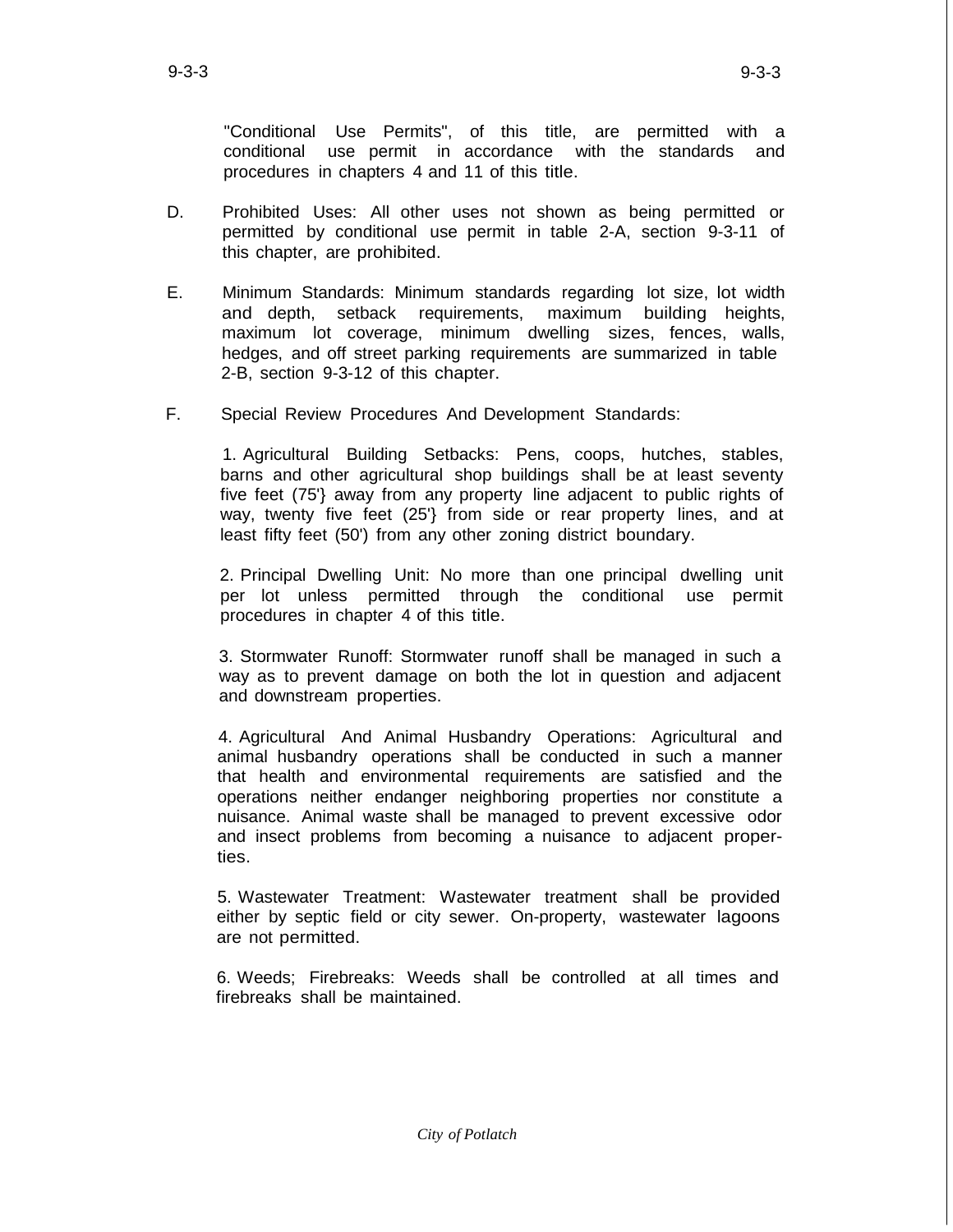- G. Signs: The following signs are permitted in accordance with chapter 9 of this title:
	- 1. Temporary subdivision signs.
	- 2. Temporary construction signs.
	- 3. Temporary political, religious, and civic campaign signs.
	- 4. Permanent subdivision signs, monument type.
	- 5. Signs approved in conjunction with a conditional use permit.
	- 6. Home occupation signs.
- H. Lighting: Outdoor lighting shall be installed in such a manner that no direct light or glare leaves the property. Full cutoff light fixtures are required.
- I. Accessory Dwelling Units: Accessory dwelling units (see chapter 2, "Definitions", of this title, for the definition) are permitted with a conditional use permit subject to the following restrictions:

1. The applicant must demonstrate that an actual hardship exists regarding care for the individual(s) who will use the accessory dwelling unit.

2. Use of an accessory dwelling unit is restricted to immediate family members.

- 3. Only one accessory dwelling unit per lot.
- 4. The primary residence shall be owner occupied.
- 5. One additional off street parking space is provided.

6. The accessory dwelling unit shall be no larger than forty percent (40%) of the living area of the primary residence.

7. An accessory dwelling unit shall have electricity, kitchen facilities, and sanitary facilities with sewer available.

8. An existing accessory building that is proposed to be converted to an accessory living unit shall meet the requirements of the current building code for a residential occupancy.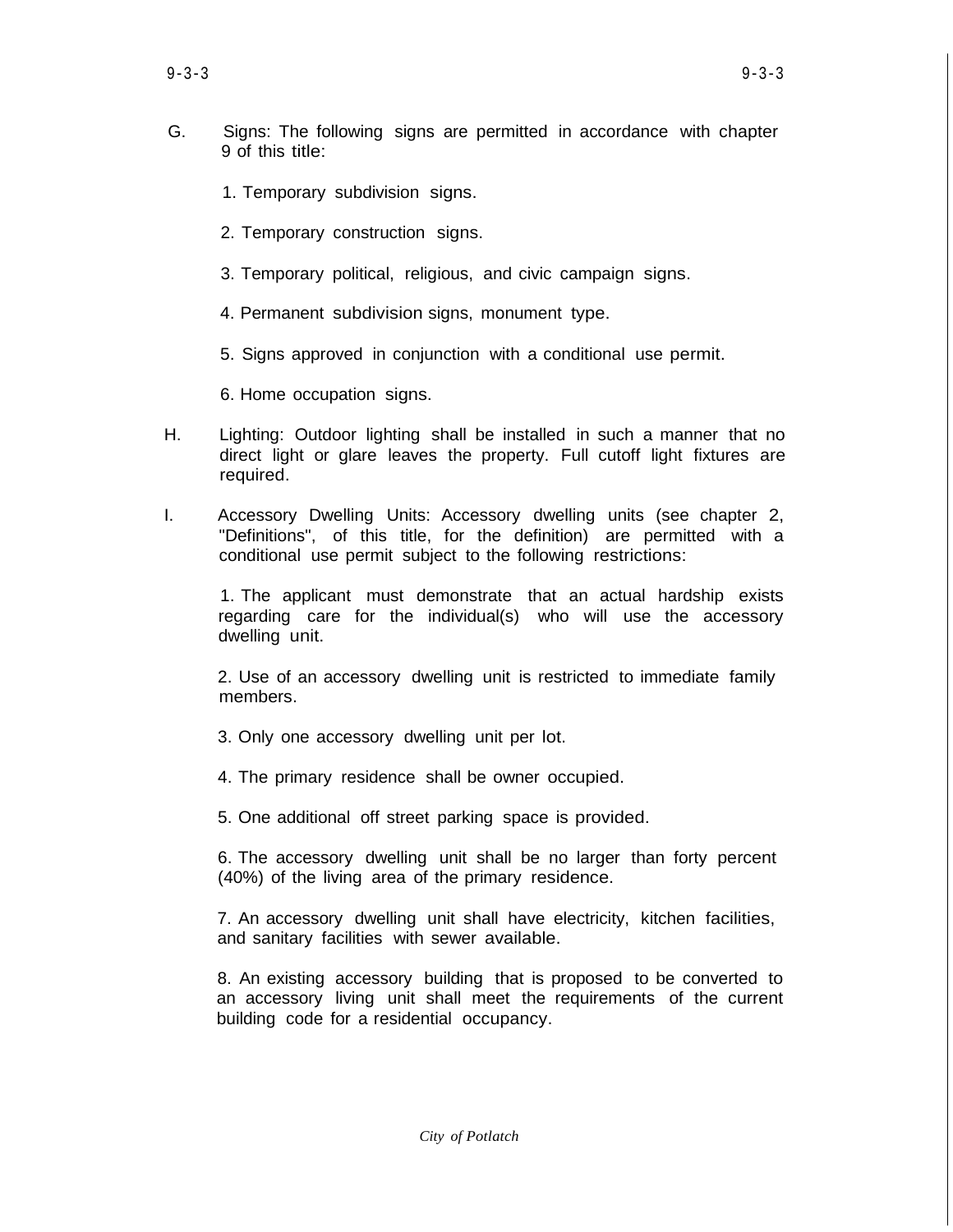9. Separate utility meters or accounts are not permitted for accessory dwelling units.

10. Accessory dwelling units will not be used for profit.

11. The conditional use permit is automatically revoked when the individual(s) for whose care the accessory dwelling unit was constructed or converted no longer occupies the accessory dwelling unit. (Ord. 426, 7-8-2002)

#### 9-3-4: **R-1 SINGLE-FAMILY RESIDENTIAL DISTRICT:**

- A. Purpose And Application: The R-1 single-family residential district is intended for one single-family home on one lot of minimum size or larger and to permit other uses that are associated and compatible with residential use. The district prohibits commercial, manufacturing, and industrial land uses. Density is not to exceed six (6) dwelling units per acre.
- B. Permitted Uses: The permitted uses of the R-1 single-family residential district are summarized in table 2-A, section 9-3-11 of this chapter.
- C. Uses Permitted By Conditional Use Permit: These uses are summarized in table 2-A, section 9-3-11 of this chapter. These uses and all others determined to be similar pursuant to chapter 4, "Conditional Use Permits", of this title, are permitted with a conditional use permit in accordance with the standards and procedures in chapters 4 and 11 of this title.
- D. Prohibited Uses: All other uses not shown as being permitted or permitted by conditional use permit in table 2-A, section 9-3-12 of this chapter, are prohibited.
- E. Minimum Standards: Minimum standards regarding lot size, lot width and depth, setback requirements, maximum building heights, maximum lot coverage, minimum dwelling sizes, fences, walls, hedges, and off street parking requirements are summarized in table 2-B.
- F. Signs: The following signs are permitted in accordance with chapter 9 of this title:
	- 1. Temporary subdivision signs.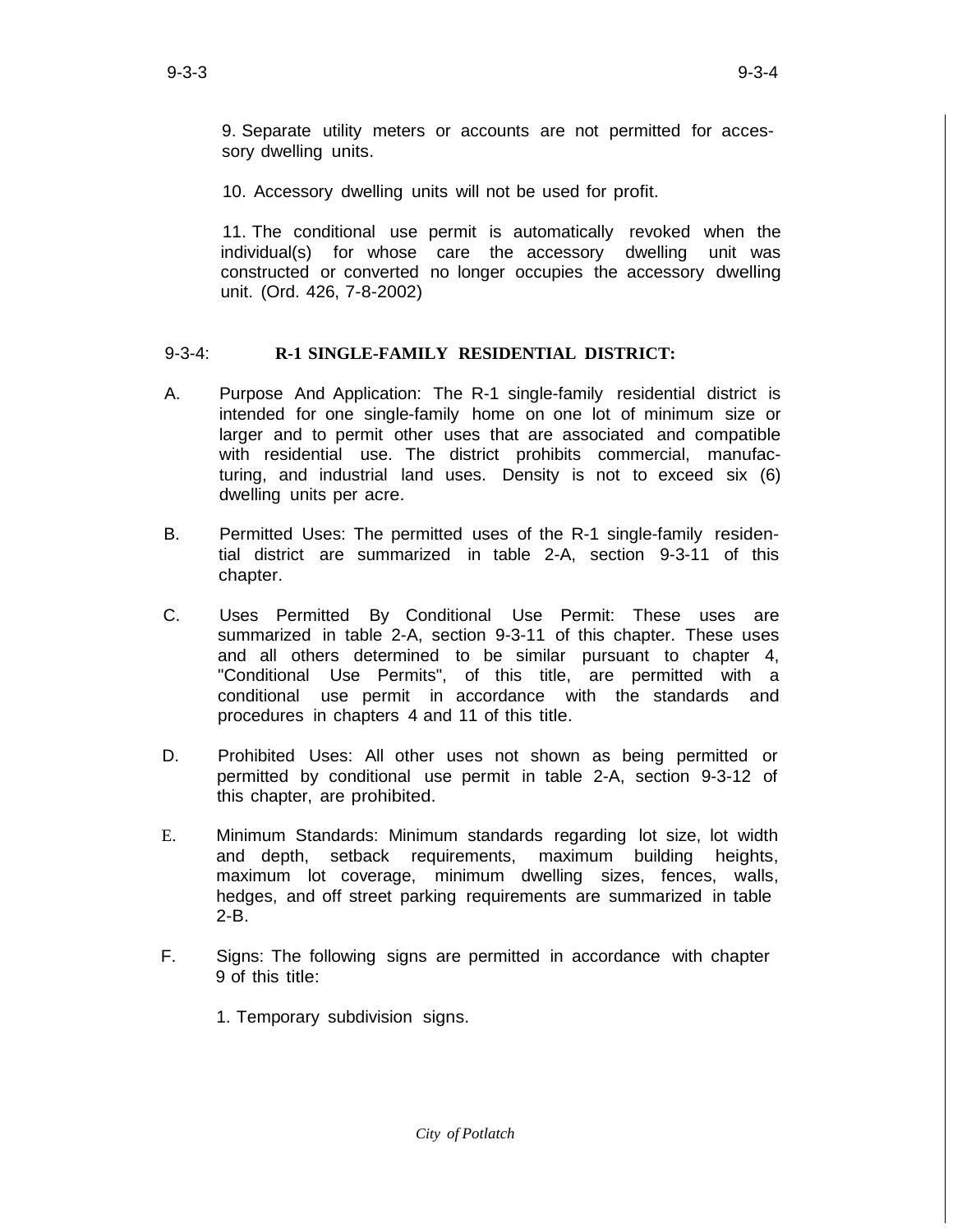- 2. Temporary construction signs.
- 3. Temporary political, religious, and civic campaign signs.
- 4. Permanent subdivision signs, monument type.
- 5. Signs approved in conjunction with a conditional use permit.

6. Home occupation signs.

- G. Lighting: Outdoor lighting shall be installed in such a manner that no direct light or glare leaves the property. Full cutoff light fixtures are required.
- H. Accessory Dwelling Units: Accessory dwelling units (see chapter 2, "Definitions", of this title, for the definition) are permitted with a conditional use permit subject to the following restrictions:

1. The applicant must demonstrate that an actual hardship exists regarding care for the individual(s) who will use the accessory dwelling unit.

2. Use of an accessory dwelling unit is restricted to immediate family members.

- 3. Only one accessory dwelling unit per lot.
- 4. One additional off street parking space is provided.

5. The accessory dwelling unit shall be no larger than forty percent (40%) of the living area of the primary residence.

6. An accessory dwelling unit shall have electricity, kitchen facilities, and sanitary facilities.

7. An existing accessory building that is proposed to be converted to an accessory living unit shall meet the requirements of the current building code for a residential occupancy.

8. Separate utility meters or accounts are not permitted for accessory dwelling units.

9. Accessory dwelling units will not be used for profit.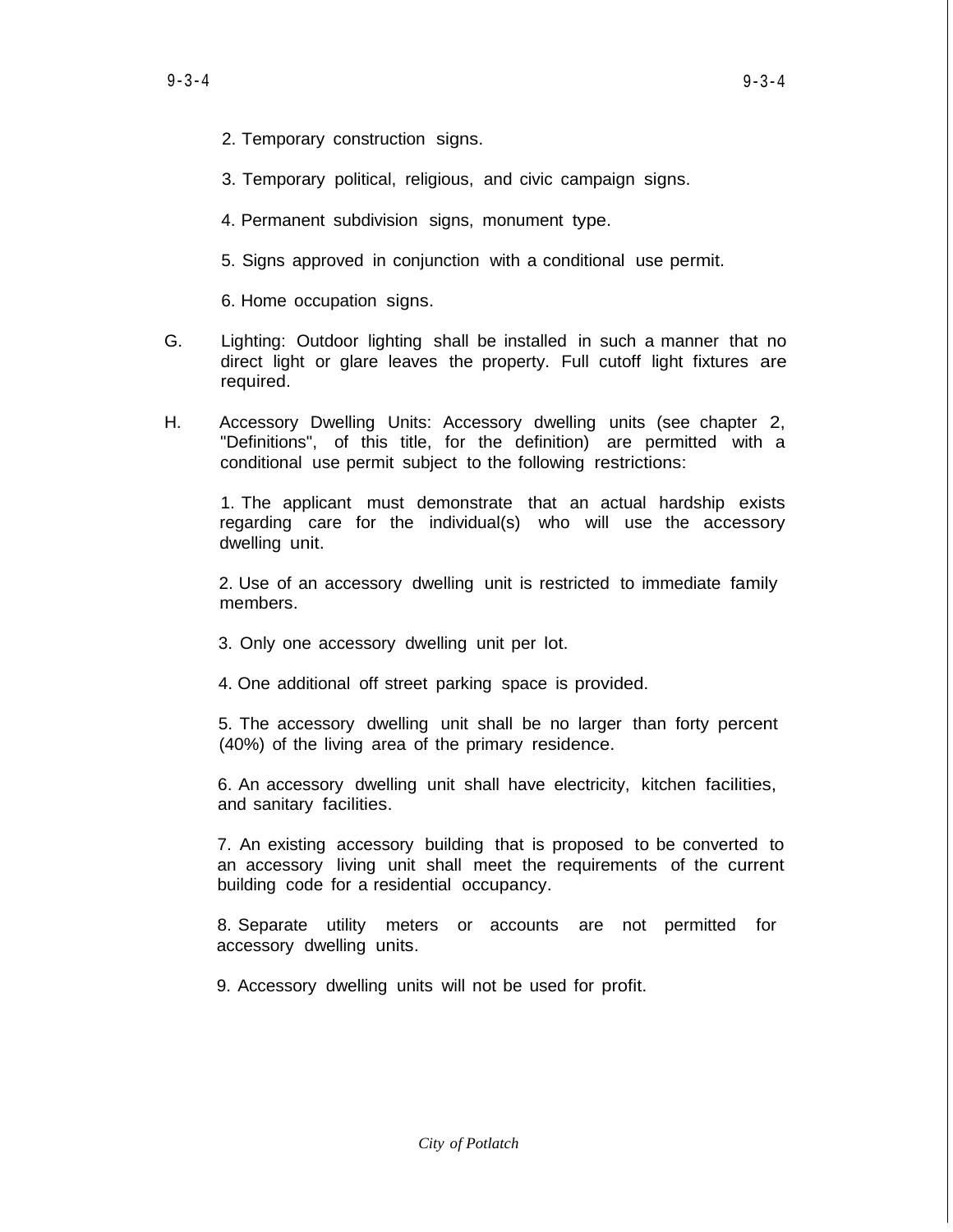1o. The conditional use permit is automatically revoked when the individual{s) for whose care the accessory dwelling unit was constructed or converted no longer occupies the accessory dwelling unit. (Ord. 426, 7-8-2002)

# 9-3-5: **R-2 MULTI-FAMILY RESIDENTIAL DISTRICT:**

- A. Purpose And Application: The R-2 multi-family residential district is intended for structures containing one or more dwelling units at a density not to exceed twelve {12) units per acre, and to permit other uses that are associated and compatible with residential use. The district prohibits commercial, manufacturing, and industrial land uses.
- B. Permitted Uses: The permitted uses of the R-2 multi-family residential district are summarized in table 2-A, section 9-3-11 of this chapter.
- C. Uses Permitted By Conditional Use Permit: These uses are summarized in table 2-A, section 9-3-11 of this chapter. These uses and all others determined to be similar pursuant to chapter 4, "Conditional Use Permits", of this title, are permitted with a conditional use permit in accordance with the standards and procedures in chapters 4 and 11 of this title.
- D. Prohibited Uses: All other uses not shown as being permitted or permitted by conditional use permit in table 2-A, section 9-3-11 of this chapter, are prohibited.
- E. Minimum Standards: Minimum standards regarding lot size, lot width and depth, setback requirements, maximum building heights, maximum lot coverage, minimum dwelling sizes, fences, walls, hedges, and off street parking requirements are summarized in table 2-B, section 9-3-12 of this chapter.
- F. Signs: The following signs are permitted in accordance with chapter 9 of this title:
	- 1. Temporary subdivision signs.
	- 2. Temporary construction signs.
	- 3. Temporary political, religious, and civic campaign signs.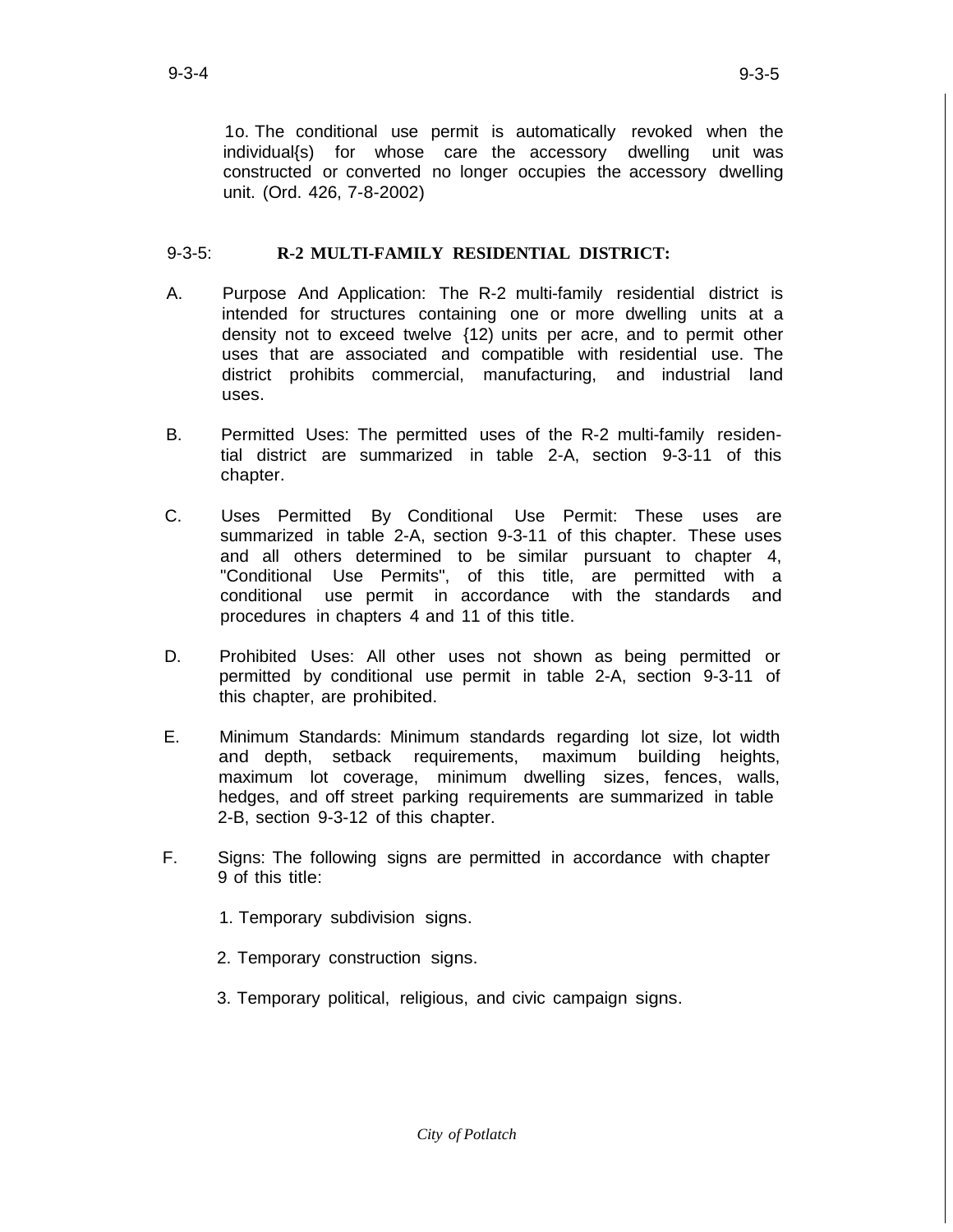- 9-3-5 9-3-6
	- 4. Permanent subdivision signs, monument type.

5. Signs approved in conjunction with a conditional use permit.

- 6. Home occupation signs.
- G. Lighting: Outdoor lighting shall be installed in such a manner that no direct light or glare leaves the property. Full cutoff light fixtures are required.
- H. Landscaping: Landscaping shall be provided requirements outlined under performance standards in chapter 6 of this title. following the
- I. Special Review Procedures And Development Standards: All development in the R-2 district shall comply with the standards in chapter 6, "Performance Standards", of this title. (Ord. 426, 7-8-2002)

# 9-3-6: **C-1 CENTRAL BUSINESS DISTRICT:**

- A. Purpose And Application: The C-1 central business district is designed to provide a location for groups of compatible commercial uses having the common characteristic of involving no more than incidental and minimal assembly, fabrication, or storage of commodities; for example, retail sales or performance of services permitting a variety of retail, professional, or service businesses. No businesses involving the manufacture, processing, or fabrication of goods shall be permitted except that which is ancillary (no more than 35 percent of the floor area), to the primary use. The C-1 district is the most intensive commercial district. To promote pedestrian use, unbroken, street level, commercial frontage is encouraged in this district.
- B. Permitted Uses: The permitted uses of the C-1 central business district are summarized in table 2-A, section 9-3-11 of this chapter.
- C. Uses Permitted By Conditional Use Permit: These uses are summarized in table 2-A, section 9-3-11 of this chapter. These uses and all others determined to be similar pursuant to chapter 4, "Conditional Use Permits", of this title, are permitted with a conditional use permit in accordance with the standards and procedures in chapter 4, "Conditional Use Permits" and chapter 11, "Administration", of this title.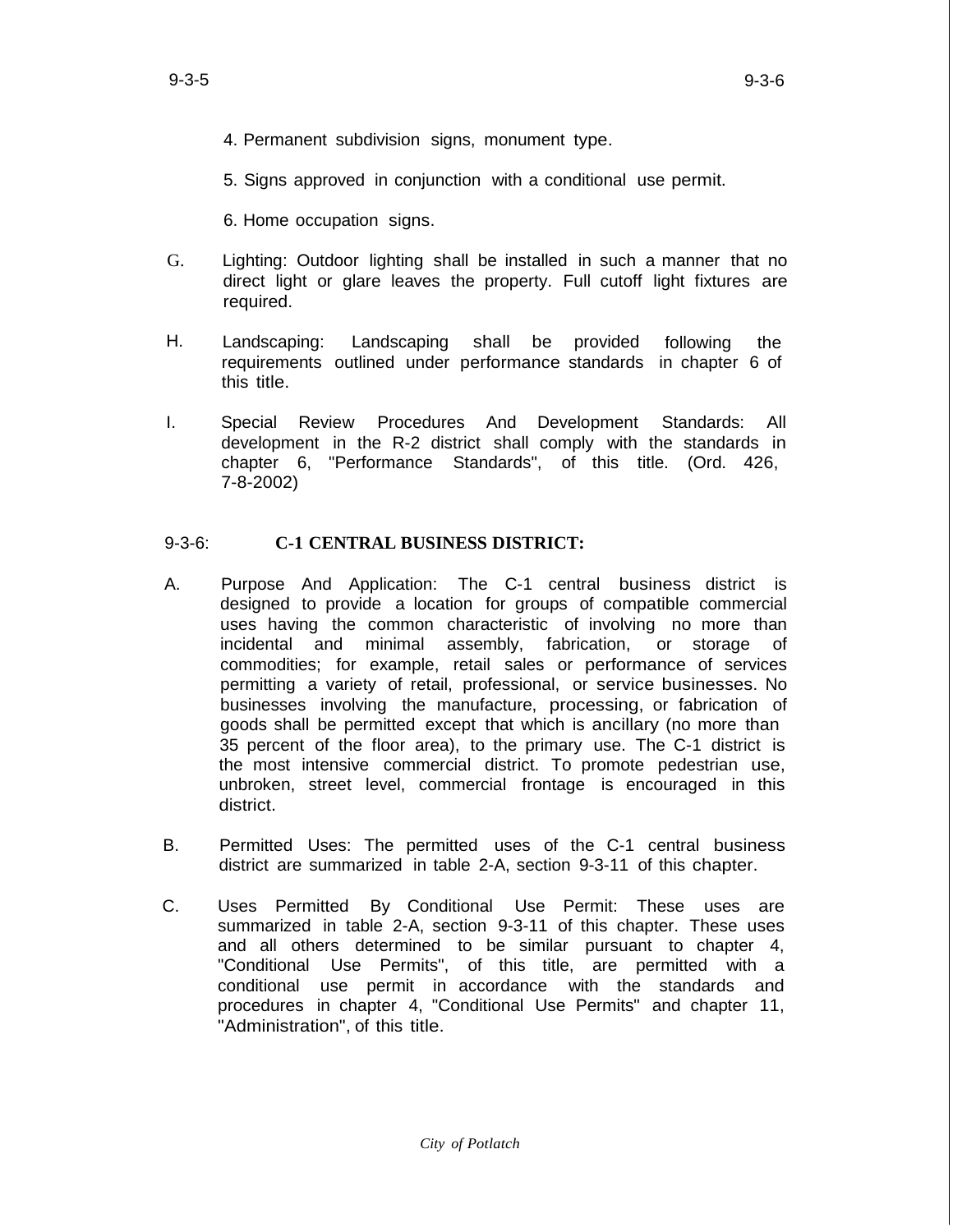- D. General Commercial And Business Zone Minimum Standards And Performance Standards: All developments in the commercial and business districts shall comply with standards listed in table 2-B, section 9-3-12 of this chapter and in chapter 6, "Performance Standards", of this title.
- E. Prohibited Uses: All other uses not shown as being permitted or permitted by conditional use permit in table 2-A, section 9-3-11 of this chapter, are prohibited.
- F. Site Plan Review; Setbacks, Width And Depth, Height, And Lot Coverage: The city council or a designated committee shall act as a site plan review committee. The goal of the site plan review committee is to ensure that commercial buildings are compatible with the character of the community and adjacent uses. All projects in this district shall go through site plan review prior to the issuance of a building permit. The site plan review committee may request alternate location and design upon making findings that the proposed project is in conflict with the character of the community or adjacent uses. The minimum requirements shown in table 2-B, section 9-3-12 of this chapter, shall be the minimum requirements for most conditional uses, however, the site plan review committee shall have the power to require expanded setbacks and may reduce setbacks where necessary.
- G. Signs And Lighting:

1. Permitted Signs: The following signs are permitted in accordance with chapter 9 of this title:

- a. Identification signs.
- b. Temporary subdivision signs.
- c. Temporary political, religious, and civic campaign signs.
- d. Permanent subdivision signs, monument type.
- e. Signs approved in conjunction with a conditional use permit.
- f. Home occupation signs.

2. Lighting: Signs may be lit with full cutoff lighting that illuminates the sign from above. All exterior lighting shall follow the standards outlined in subsection 9-6-2E of this title and shall be equipped with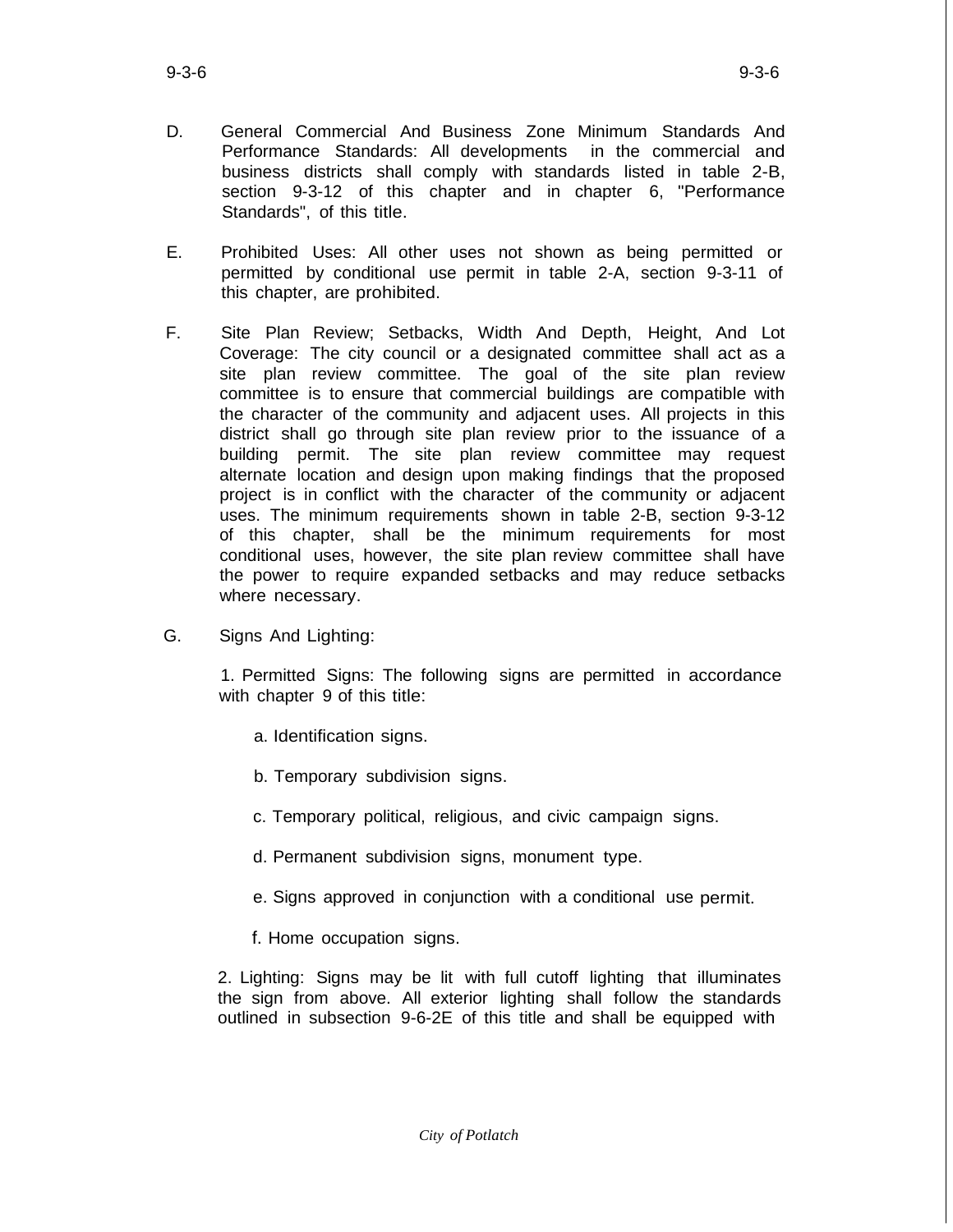full cutoff fixtures. No direct lighting shall cross the property line. (Ord. 426, 7-8-2002)

# 9-3-7: C-2 **MOTOR BUSINESS DISTRICT:**

- A. Purpose And Application: The C-2 motor business district is intended to create, preserve and enhance areas conveniently located to arterial road access for a wide range of commercial sales and services that are similar in that they depend primarily on transient vehicle based trade. No businesses involving the manufacture, processing, or fabrication of goods shall be permitted except that which is ancillary (no more than 35 percent of the floor area), to the primary use, except by conditional use permit.
- B. Permitted Uses: The permitted uses of the C-2 motor business district are summarized in table 2-A, section 9-3-11 of this chapter.
- C. Uses Permitted By Conditional Use Permit: These uses are summarized in table 2-A, section 9-3-11 of this chapter. These uses and all others determined to be similar pursuant to chapter 4, "Conditional Use Permits", of this title are permitted with a conditional use permit in accordance with the standards and procedures in chapters 4 and 11 of this title.
- D. General Commercial And Business Zone Minimum Standards And Performance Standards: All developments in the commercial and business zones shall comply with standards listed in table 2-B, section 9-3-12 of this chapter, and in chapter 6, "Performance Standards", of this title.
- E. Prohibited Uses: All other uses not shown as being permitted or permitted by conditional use permit in table 2-A, section 9-3-11 of this chapter, are prohibited.
- F. Site Plan Review; Setbacks, Width And Depth, Height, And Lot Coverage:

**1.** Review By Site Plan Review Committee: The city council or a designated committee shall act as a site plan review committee. The goal of the site plan review committee is to ensure that commercial buildings are compatible with the character of the community and adjacent uses. All projects in this district shall go through site plan review prior to the issuance of a building permit. The site plan review committee may request alternate location and design upon making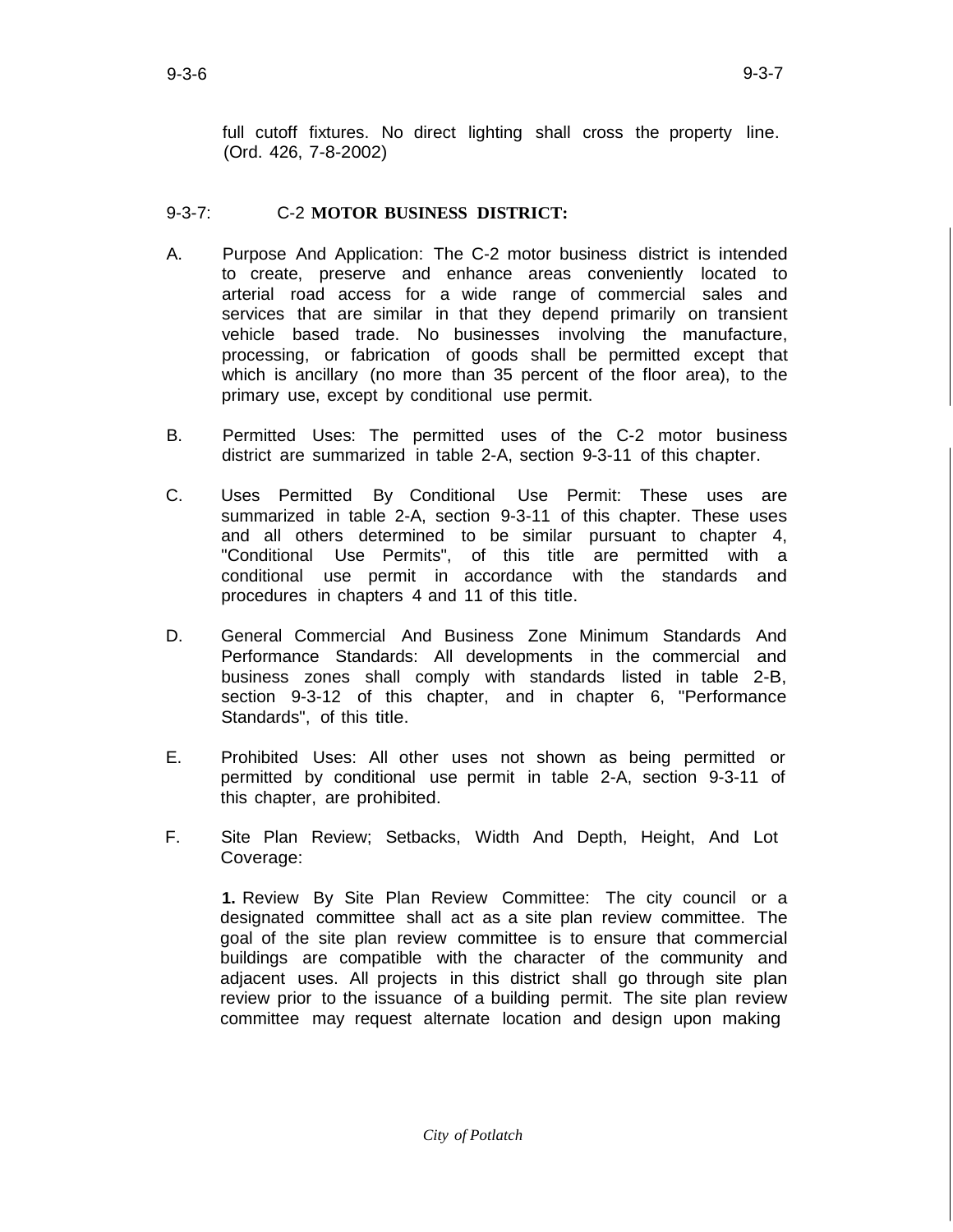findings that the proposed project is in conflict with the character of the community or adjacent uses.

2. Power To Adjust Requirements: The minimum requirements shown in table 2-B, section 9-3-12 of this chapter, shall be the minimum requirements for most conditional uses. However, the site plan review committee shall have the power to adjust these requirements, either expanding or reducing them, where necessary.

G. Signs And Lighting:

1. Signs: The following signs are permitted in accordance with chapter 9 of this title:

- a. Identification signs.
- b. Temporary subdivision signs.
- c. Temporary political, religious, and civic campaign signs.
- d. Permanent subdivision signs, monument type.
- e. Signs approved in conjunction with a conditional use permit.
- f. Home occupation signs.

2. Lighting: Signs may be lit with lighting that illuminates the sign from above, with no light from the sign lighting falling off the sign surface. All exterior lighting shall follow the standards outlined in subsection 9-6-2E of this title, and shall be equipped with full cutoff fixtures. No direct lighting shall cross the property line. (Ord. 426, 7-8-2002)

## 9-3-8: **I-1 INDUSTRIAL DISTRICT:**

- A. Purpose: The industrial district permits industrial uses such as light to medium industrial uses that do not adversely affect surrounding nonindustrial land uses.
- B. Permitted Uses: The permitted uses of the 1-1 industrial district are summarized in table 2-A, section 9-3-11 of this chapter. These uses and all others determined to be similar are permitted subject to the standards and procedures set out in chapter 6, "Performance Standards", of this title.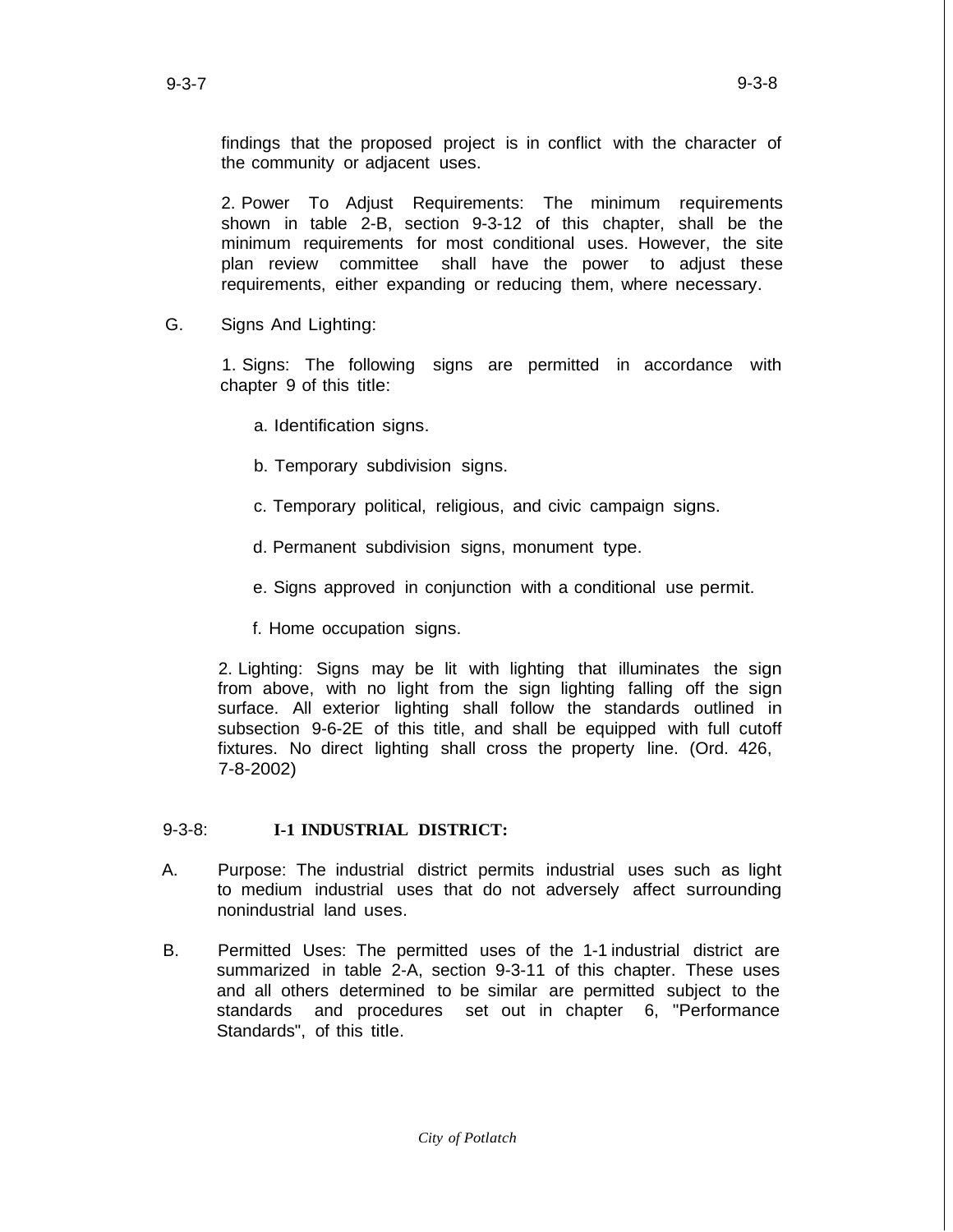- C. Uses Permitted With A Conditional Use Permit: These uses are summarized in table 2-A, section 9-3-11 of this chapter. Commercial uses may also be permitted by a conditional use permit if the property is located on an arterial or collector street. These uses and all others determined to be similar pursuant to chapter 4, "Conditional Use Permits", of this title are permitted with a conditional use permit in accordance with the standards and procedures in chapters 4 and 11 of this title, and are further regulated by chapter 6, "Performance Standards", of this title.
- D. General Industrial District Performance Standards: All development in the industrial district shall comply with the standards listed in table 2-B, section 9-3-12 of this chapter, and in chapter 6, "Performance Standards", of this title.
- E. Prohibited Uses: All other uses not shown as being permitted or permitted by conditional use permit in table 2-A are prohibited.
- F. Signs: Signs are permitted in accordance with chapter 9, "Signs", of this title. Signs may be lit with full cutoff lighting that illuminates the sign from above.
- G. Lighting: All exterior lighting shall be equipped with full cutoff fixtures. No direct lighting shall cross the property line.
- H. Landscaping: Landscaping shall be provided in accordance with the requirements of chapter 6, "Performance Standards", of this title. (Ord. 426, 7-8-2002)

9-3-9: MINIMUM STANDARDS: An approved allowed use shall meet the minimum bulk standards, such as, but not limited to, setback requirements, lot size, and building height. These are summarized in table 2-B, section 9-3-12 of this chapter. (Ord. 426, 7-8-2002)

## 9-3-10: APPLICATION INFORMATION:

A. Building Permits: Building permits for all structures are required and shall be obtained from the city, in the office of the city clerk. The applicant shall demonstrate compliance with this title, the current building permit ordinance and other standards, regulations and laws.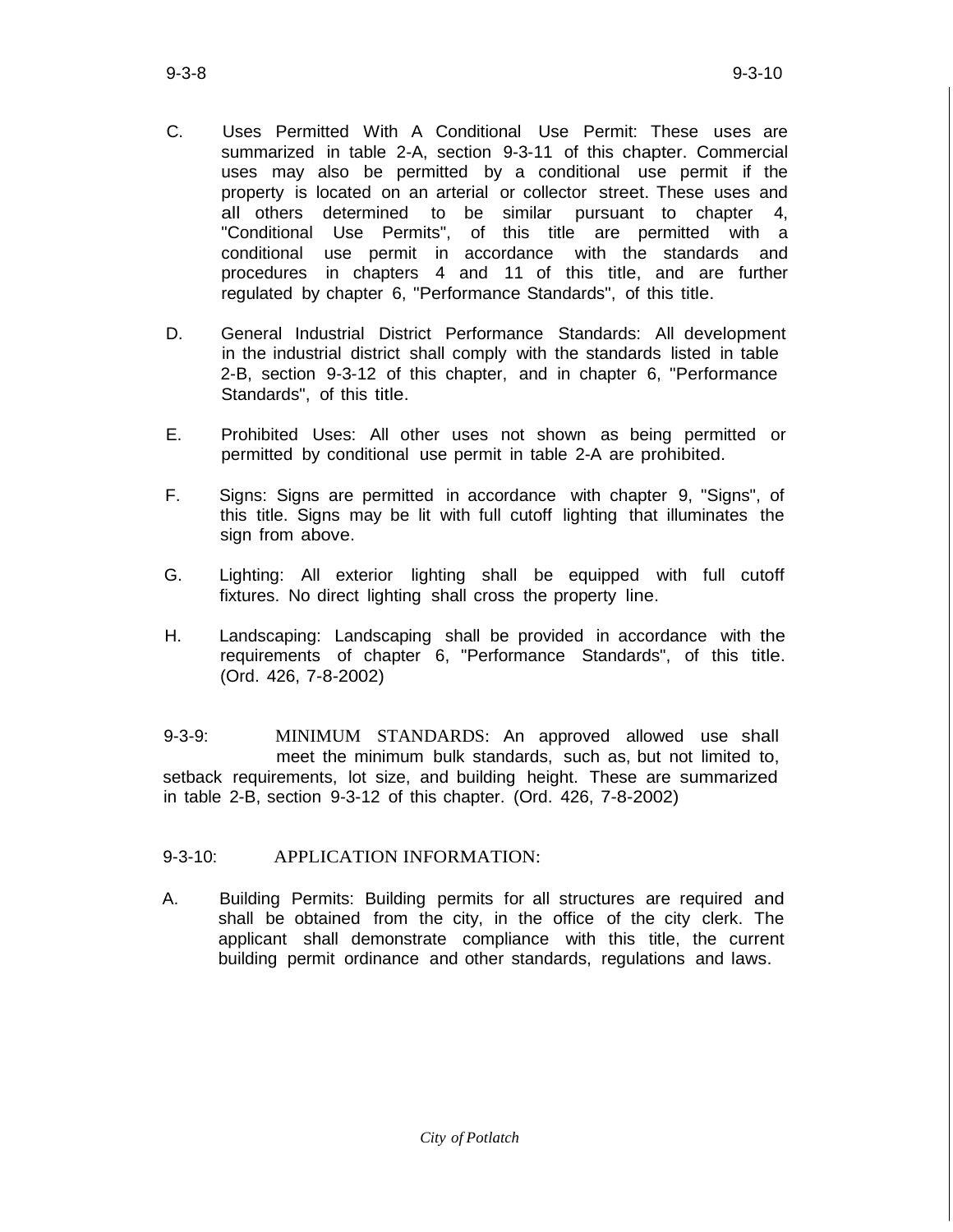B. Application: The applicant shall file an application with the administrator. The application procedure is covered in chapter 11, "Administration", of this title. (Ord. 426, 7-8-2002)

# 9-3-11: **TABLE 2-A, ZONING DISTRICTS AND LAND USES:**

# TABLE 2-A ZONING DISTRICTS AND LAND USES

(Blank) *=* Not Allowed P *=* Permitted Use C = Conditional Use

| <b>AGRICULTURAL</b>                                             | AF           | $R-1$        | $R-2$        | $C-1$        | $C-2$        | $1 - 1$      |
|-----------------------------------------------------------------|--------------|--------------|--------------|--------------|--------------|--------------|
| Accessory structure to allowed uses                             | p            | p            | p            | p            | p            | p            |
| Agricultural, general                                           | p            |              |              |              |              |              |
| Gardening (for home consumption)                                | p            | p            | p            | р            |              | p            |
| Gardening, truck                                                | p            |              |              |              |              | p            |
| Grazing, livestock husbandry                                    | p            |              |              |              |              | p            |
| Greenhouses, plant nurseries                                    | p            | $\mathbf{C}$ | $\mathbf{C}$ |              |              |              |
| Kennel(s), commercial (4 or more animals)                       | $\mathbf{C}$ |              |              |              | $\mathbf{C}$ | $\mathbf c$  |
| Kennel(s), noncommercial                                        | p            |              |              |              |              | p            |
| Mineral resources, natural (subject to state law<br>provisions) | $\mathbf{C}$ |              |              |              |              |              |
| Orchards, tree crops                                            | p            | p            | p            |              |              | p            |
| Tree farm                                                       | p            |              |              |              |              | p            |
|                                                                 |              |              |              |              |              |              |
| <b>RESIDENTIAL</b>                                              | AF           | R·1          | $R-2$        | $C-1$        | $C-2$        | $1 - 1$      |
| Accessory building to allowed use                               | p            | p            | p            | p            | p            | р            |
| Bed and breakfast                                               | p            | $\mathbf{C}$ | $\mathbf c$  | $\mathbf{C}$ | $\mathbf{C}$ | $\mathbf{C}$ |
| Boarding and rooming houses                                     | p            |              | p            |              |              |              |
| Cottage industry                                                | p            | $\mathbf c$  | $\mathbf{C}$ | p            | p            | p            |
| Dwelling, duplex (2-family)                                     |              | $\mathbf{C}$ | p            |              |              |              |
| Dwelling, multiple-family                                       |              | $\mathbf c$  | p            |              |              |              |
| Dwelling, single-family                                         | p            | p            | p            | $\mathbf{C}$ | $\mathbf{C}$ |              |

Group care home c c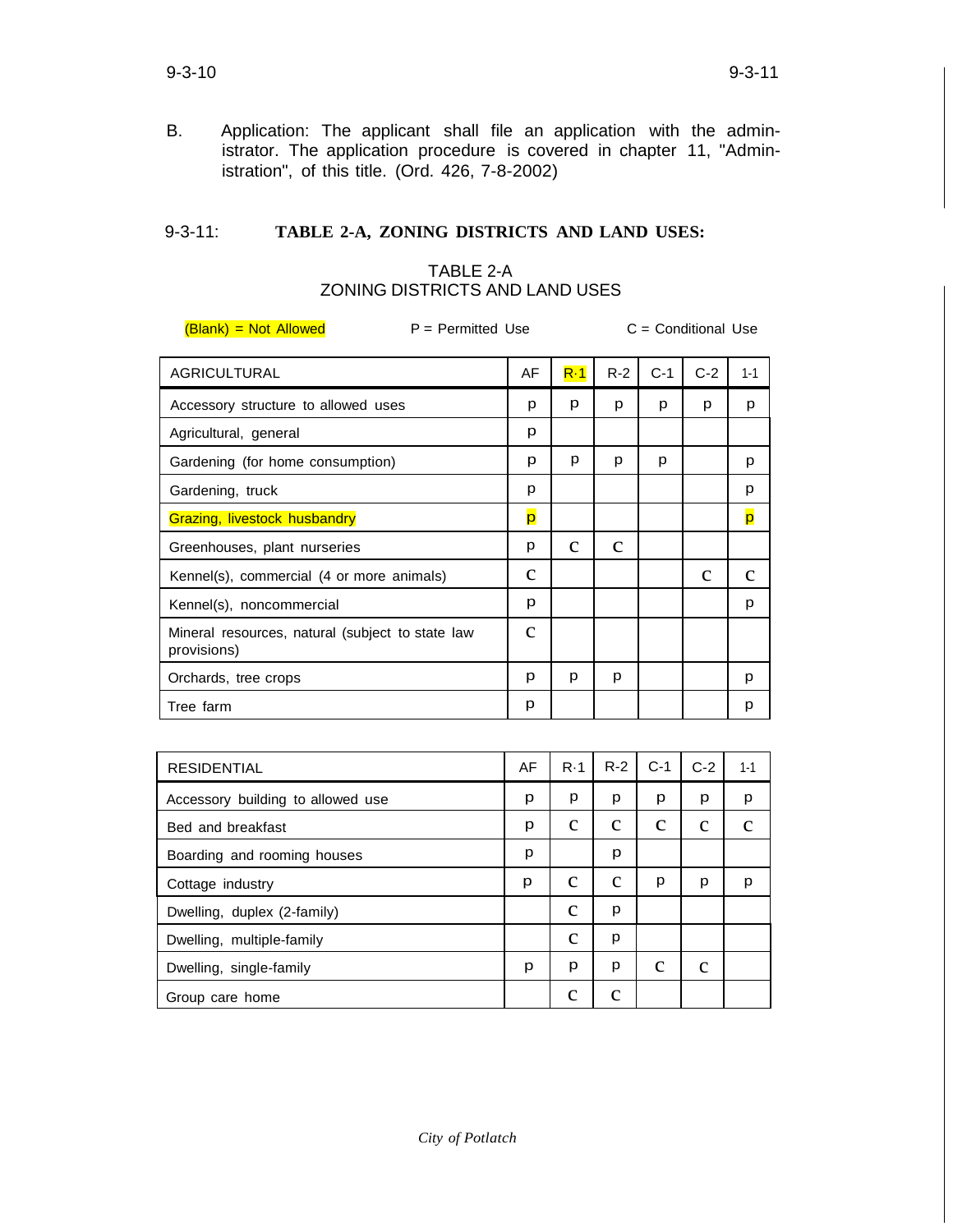| <b>RESIDENTIAL</b>                            | AF          | $R-1$        | $R-2$        | $C-1$       | $C-2$ | 1-1 |
|-----------------------------------------------|-------------|--------------|--------------|-------------|-------|-----|
| Home occupation                               | с           | с            | $\mathbf{C}$ |             |       |     |
| Home occupation daycare                       | $\mathbf c$ | $\mathbf c$  | $\mathbf c$  |             |       |     |
| Manufactured home                             | p           | р            | p            |             |       |     |
| Manufactured/mobile home park                 | $\mathbf c$ | C            | C            |             |       |     |
| Nursing home or rest home                     | C           | C            | $\mathbf c$  | C           | C     |     |
| Planned unit development                      | $\mathbf c$ | $\mathbf{C}$ | $\mathbf c$  | $\mathbf c$ | C     |     |
| Shelter or temporary home for care or lodging | с           |              | С            |             |       |     |

| CIVIC AND CULTURAL                    | AF           | $R-1$        | $R-2$        | $C-1$        | $C-2$       | $1 - 1$      |
|---------------------------------------|--------------|--------------|--------------|--------------|-------------|--------------|
| Aquarium                              |              |              |              | p            | p           |              |
| Arboretum                             | p            | p            | p            | $\mathbf c$  | p           |              |
| Art gallery                           |              |              |              | p            | p           |              |
| Auditorium                            |              |              |              | p            | p           |              |
| Botanical garden                      | p            | p            | p            | $\mathbf{C}$ | p           |              |
| <b>Cemetery or mausoleum</b>          | p            |              |              |              | p           |              |
| Civic, social, fraternal organization |              |              | p            | p            | p           |              |
| Community center                      | $\mathbf{C}$ | $\mathbf{C}$ | $\mathbf{C}$ | p            | p           | $\mathbf c$  |
| Crematorium                           |              |              |              |              |             | p            |
| <b>Historic site or monument</b>      | $\mathbf{C}$ | $\mathbf{C}$ | $\mathbf{C}$ | $\mathbf{C}$ | $\mathbf c$ | $\mathbf{C}$ |
| Library                               |              |              | $\mathbf{C}$ | p            | p           |              |
| Museum or planetarium                 |              |              |              | p            | p           |              |
| <b>Tourist information center</b>     |              |              |              | p            | p           |              |

| COMMUNICATION, UTILITY AND<br><b>TRANSPORTATION</b> | AF | $R-1$ | $R-2$ | $C-1$ | $C-2$ | $1 - 1$ |
|-----------------------------------------------------|----|-------|-------|-------|-------|---------|
| Accessory use or building                           |    |       |       | p     |       | р       |
| Airports, heliports, landing field                  | с  |       |       |       |       |         |
| <b>Ambulance service</b>                            |    |       |       | p     | р     |         |
| Automobile parking lot/garage, private              |    |       |       | p     | р     |         |
| Automobile parking lot/garage, public               |    |       |       | p     |       |         |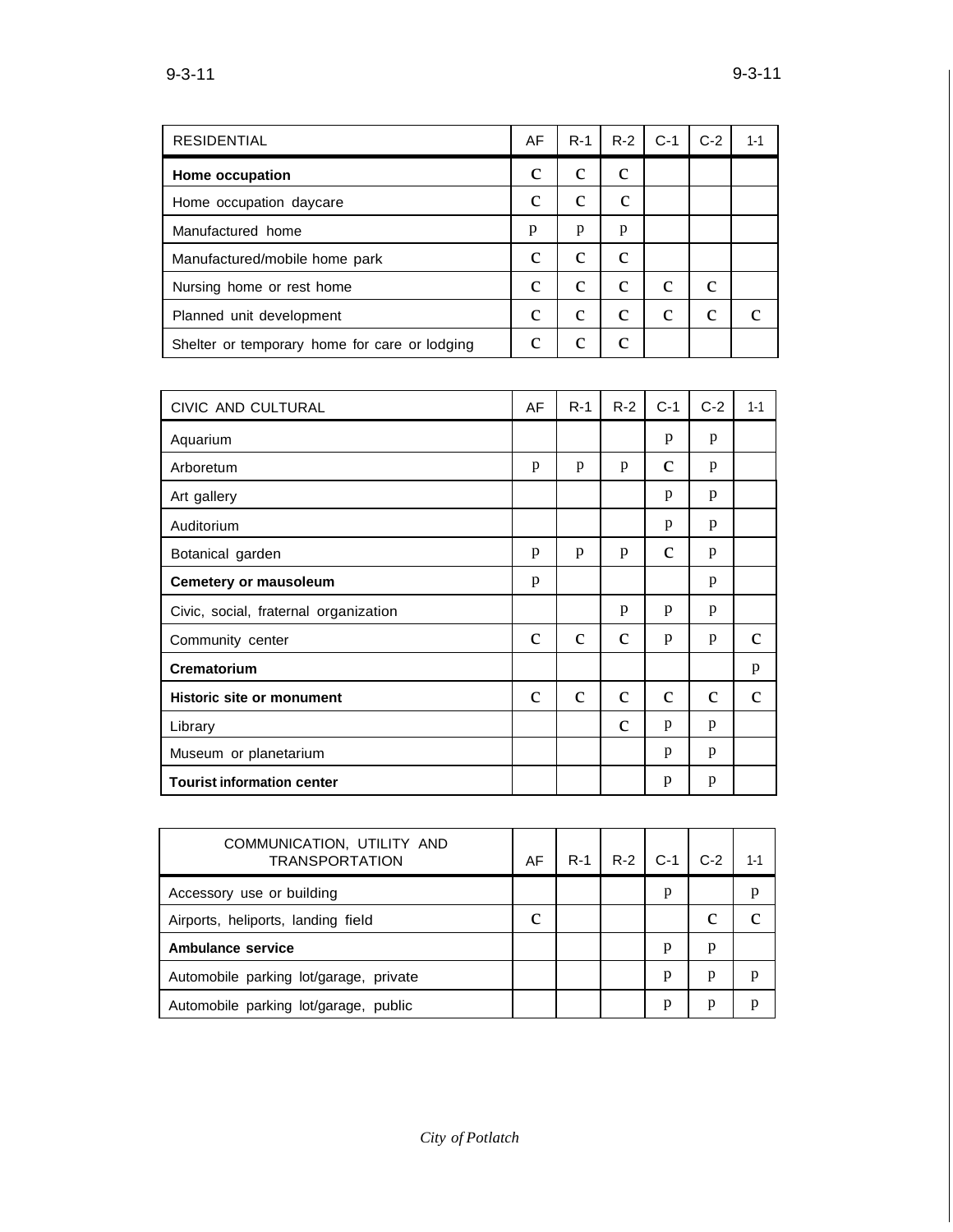| COMMUNICATION, UTILITY AND<br><b>TRANSPORTATION</b>                | AF           | R-1          | $R-2$        | $C-1$        | $C-2$        | $1 - 1$      |
|--------------------------------------------------------------------|--------------|--------------|--------------|--------------|--------------|--------------|
| Bus shelter, commercial                                            |              |              |              | p            | p            | p            |
| Cellular telephone towers                                          | $\mathbf c$  |              |              | $\mathbf c$  | $\mathbf{C}$ | $\mathbf{C}$ |
| Packaging and crating                                              |              | $\mathbf{C}$ | $\mathbf c$  | $\mathbf c$  | $\mathbf{C}$ | p            |
| Radio and TV stations with transmission and<br>receiving towers    | с            | с            | с            | с            | $\mathbf c$  | C            |
| Radio and TV stations without transmission and<br>receiving towers | $\mathbf c$  | $\mathbf c$  | $\mathbf{C}$ | p            | p            | p            |
| Taxicab office                                                     |              | $\mathbf{C}$ | $\mathbf{C}$ | p            | р            | p            |
| Telephone/telegraph center or station                              |              |              |              | р            | p            | p            |
| Travel agency                                                      |              | $\mathbf c$  | $\mathbf{C}$ | p            | p            |              |
| Truck and bus parking lot                                          |              |              |              |              | $\mathbf{C}$ | p            |
| Trucking yard or terminal                                          |              |              |              |              | C            | p            |
| Utility owned building, structure or use                           | $\mathbf{C}$ | $\mathbf{C}$ | $\mathbf{C}$ | $\mathbf{C}$ | $\mathbf{C}$ | p            |
|                                                                    |              |              |              |              |              |              |
| SPORTING, RECREATION AND AMUSEMENT                                 | AF           | R-1          | $R-2$        | $C-1$        | $C-2$        | $1 - 1$      |
| Accessory use or building                                          |              |              |              | $\mathbf{C}$ | $\mathbf{C}$ | $\mathbf c$  |
| Entertainment and amusement, indoor                                |              |              |              | с            | $\mathbf{C}$ | с            |
| Equestrian facility and riding academy                             | C            |              |              |              |              | c            |
| Game room                                                          |              |              |              | p            | p            | $\mathbf c$  |
| Go-cart track                                                      |              |              |              |              | $\mathbf c$  | $\mathbf{C}$ |
| Golf course and country club                                       | $\mathbf{C}$ |              |              |              |              |              |
| Golf driving range                                                 | $\mathbf{C}$ |              |              |              |              | $\mathbf{C}$ |
| Golf, miniature                                                    |              |              |              |              | p            | p            |
| Health club                                                        |              |              | $\mathbf C$  | p            | p            | p            |
| Ice or roller skating, indoor public                               | $\mathbf c$  |              |              | $\mathbf{C}$ | $\mathbf{C}$ | p            |
| Ice or roller skating, outdoor public                              | $\mathbf{C}$ |              |              | $\mathbf{C}$ | $\mathbf{C}$ | p            |
| Motocross track or course                                          | $\mathbf C$  |              |              |              |              | $\mathbf{C}$ |
| Park, playground, or open space                                    | p            | p            | p            | p            | p            | p            |
| Recreation facility, indoor                                        |              |              | $\mathbf{C}$ |              | p            | p            |
| Riding stable, commercial                                          | $\mathbf c$  |              |              |              |              | $\mathbf c$  |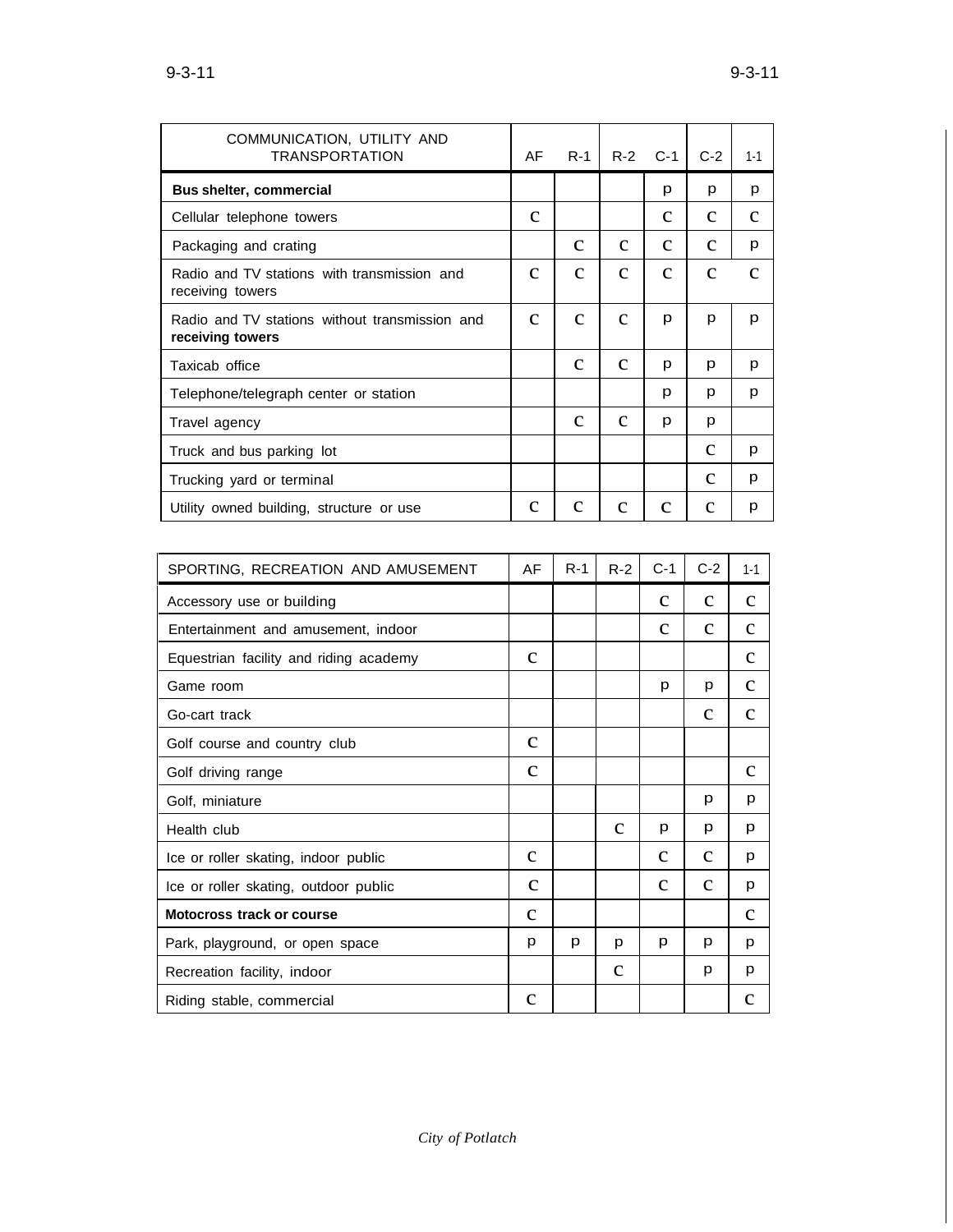| SPORTING, RECREATION AND AMUSEMENT      |   |  | AF   R-1   R-2   C-1   C-2 |   | $1 - 1$ |
|-----------------------------------------|---|--|----------------------------|---|---------|
| Sports arena                            | с |  |                            |   |         |
| Swimming pool, indoor or outdoor public |   |  |                            | с |         |
| Tennis court, indoor or outdoor public  |   |  |                            |   |         |

| <b>COMMERCIAL</b>                         | AF          | $R-1$        | $R-2$        | $C-1$        | $C-2$        | $1 - 1$      |
|-------------------------------------------|-------------|--------------|--------------|--------------|--------------|--------------|
| Accessory use or building                 |             |              |              | p            | р            | p            |
| Adult bookstore or entertainment facility |             |              |              | $\mathbf{C}$ | $\mathbf{C}$ | $\mathbf{C}$ |
| Antique store                             |             |              |              | p            | p            |              |
| Apparel and accessory                     |             | $\mathbf{C}$ | $\mathbf{C}$ | p            | p            |              |
| Appliance sales and service               |             | $\mathbf{C}$ | $\mathbf{C}$ | p            | р            |              |
| Appliance service                         | $\mathbf c$ | $\mathbf{C}$ | $\mathbf{C}$ | p            | p            |              |
| Art supply                                |             | $\mathbf c$  | $\mathbf c$  | p            | p            |              |
| Auction sales                             |             |              |              | $\mathbf c$  | $\mathbf c$  | p            |
| Automobile or truck sales, new and used   |             |              |              | p            | p            | p            |
| <b>Bakery</b>                             |             | $\mathbf c$  | $\mathbf{C}$ | p            | p            | $\mathbf{C}$ |
| Bar, nightclub or cocktail lounge         |             |              |              | $\mathbf C$  | $\mathbf{C}$ |              |
| Bicycle shop                              |             | $\mathbf{C}$ | $\mathbf{C}$ | р            | p            |              |
| Bookstore                                 |             | $\mathbf{C}$ | $\mathbf{C}$ | р            | p            |              |
| Bowling alley                             |             |              |              | $\mathbf{C}$ | $\mathbf{C}$ | $\mathbf c$  |
| Building material                         |             |              |              | р            | p            | $\mathbf{C}$ |
| Cabinet shop                              |             | $\mathbf c$  | $\mathbf C$  | p            | p            | p            |
| Camera and supplies                       |             | $\mathbf c$  | $\mathbf{C}$ | p            | p            |              |
| Clothing                                  |             | $\mathbf c$  | $\mathbf{C}$ | р            | р            |              |
| Confectionary                             |             | $\mathbf{C}$ | $\mathbf{C}$ | р            | р            |              |
| Convenience stores                        |             |              |              | р            | p            |              |
| Craft store                               |             | $\mathbf c$  | $\mathbf c$  | p            | p            |              |
| Curio and novelty                         |             | $\mathbf C$  | $\mathbf{C}$ | p            | p            |              |
| Dairy products, retail only               |             |              |              | p            | р            |              |
| Delicatessen                              |             |              |              | р            | p            |              |
| Department store                          |             |              |              | р            | p            |              |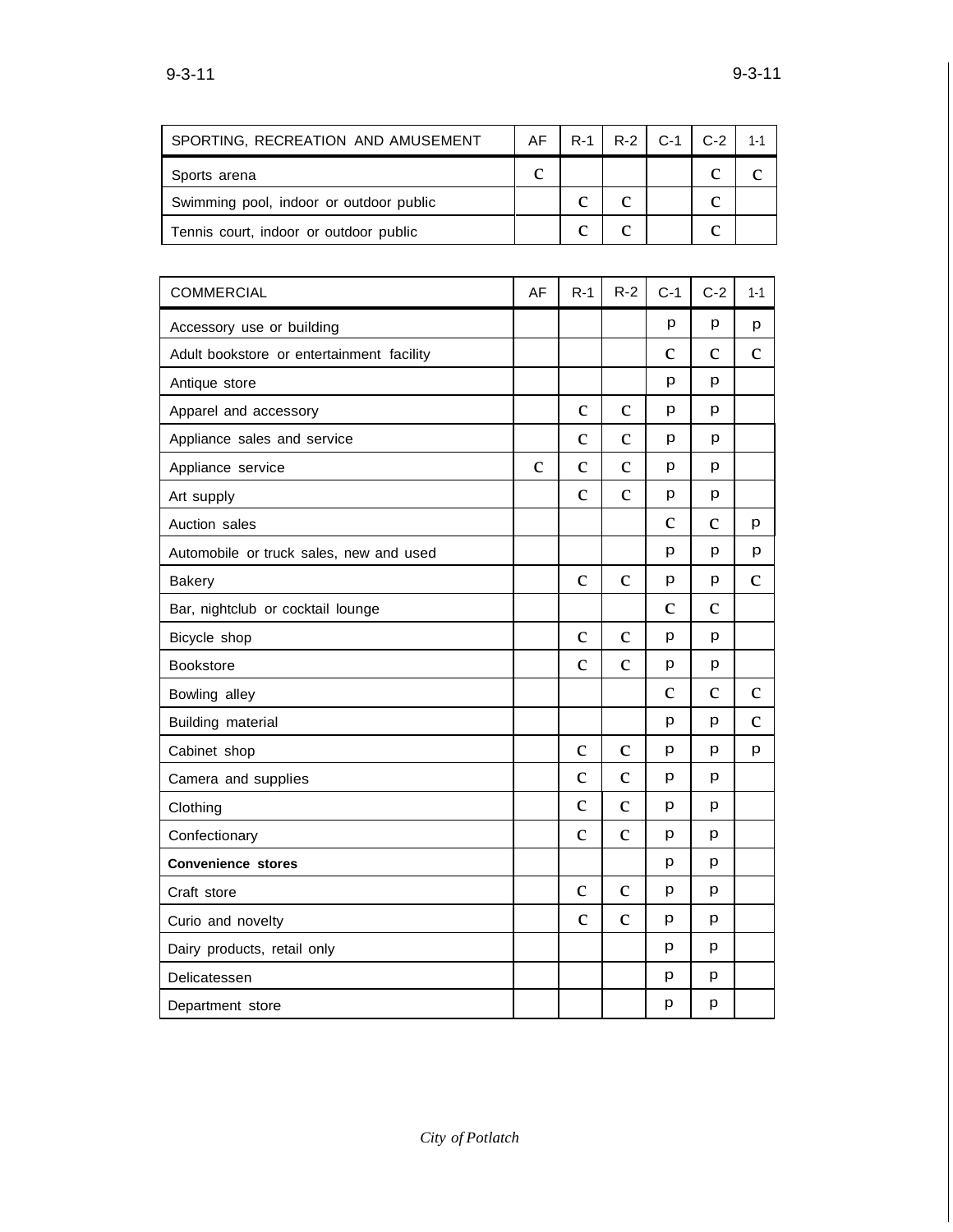| <b>COMMERCIAL</b>                                                | AF           | $R-1$        | $R-2$        | $C-1$        | $C-2$        | $1 - 1$      |
|------------------------------------------------------------------|--------------|--------------|--------------|--------------|--------------|--------------|
| Drapery store                                                    |              | $\mathbf c$  | $\mathbf{C}$ | p            | p            |              |
| Dress and millinery                                              |              | $\mathbf c$  | $\mathbf c$  | p            | p            |              |
| Drugstore or pharmacy                                            |              | $\mathbf c$  | $\mathbf c$  | p            | p            | $\mathbf c$  |
| Electrical and electronic supply                                 |              | $\mathbf c$  | $\mathbf c$  | p            | p            | $\mathbf c$  |
| Fabric                                                           |              | $\mathbf{C}$ | $\mathbf{C}$ | p            | p            |              |
| Farm and garden supply                                           |              | $\mathbf{C}$ | $\mathbf{C}$ | p            | p            | $\mathbf{C}$ |
| Florist                                                          |              | $\mathbf c$  | $\mathbf{C}$ | p            | p            |              |
| Fuel sales or service station                                    |              |              |              |              | p            |              |
| Furniture                                                        |              |              |              | p            | p            |              |
| General merchandise                                              | $\mathbf c$  | $\mathbf c$  | $\mathbf c$  | p            | p            | $\mathbf c$  |
| Gift shop                                                        |              | $\mathbf{C}$ | $\mathbf{C}$ | p            | p            |              |
| Greenhouse                                                       | p            | $\mathbf{C}$ | $\mathbf{C}$ | p            | p            | p            |
| Grocery                                                          |              |              |              | p            | p            |              |
| Hardware                                                         |              |              |              | p            | p            |              |
| Hobby and toy                                                    |              | $\mathbf c$  | $\mathbf{C}$ | p            | p            | $\mathbf c$  |
| Home furnishings and equipment                                   |              |              |              | p            | p            |              |
| Hotel                                                            |              |              |              | p            | p            |              |
| Ice cream                                                        |              |              |              | p            | p            |              |
| Import                                                           |              | $\mathbf{C}$ | $\mathbf{C}$ | p            | p            | $\mathbf{C}$ |
| Jewelry                                                          |              | $\mathbf{C}$ | $\mathbf c$  | p            | p            |              |
| Leather goods                                                    |              | $\mathbf{C}$ | $\mathbf c$  | p            | p            |              |
| Liquor store, package                                            |              |              |              | p            | p            |              |
| Meat market                                                      |              |              |              | p            | p            |              |
| Mobile home, manufactured home and recreational<br>vehicle sales |              |              |              | $\mathbf C$  | $\, {\bf p}$ | $\mathbf c$  |
| Music shop                                                       |              | $\mathbf{C}$ | $\mathbf{C}$ | $\, {\bf p}$ | $\, {\bf p}$ |              |
| Nursery, plant and flower                                        | $\, {\bf p}$ | $\mathbf C$  | $\mathbf c$  | p            | p            | $\mathbf{C}$ |
| Office supply and equipment                                      |              | $\mathbf{C}$ | $\mathbf{C}$ | p            | $\mathbf{p}$ |              |
| Paint and wallpaper                                              |              | $\mathbf{C}$ | $\mathbf C$  | $\mathbf{p}$ | p            |              |
| Pawnshop                                                         |              |              |              | $\mathbf{p}$ | p            |              |
| Pet shop                                                         |              |              |              | p            | p            |              |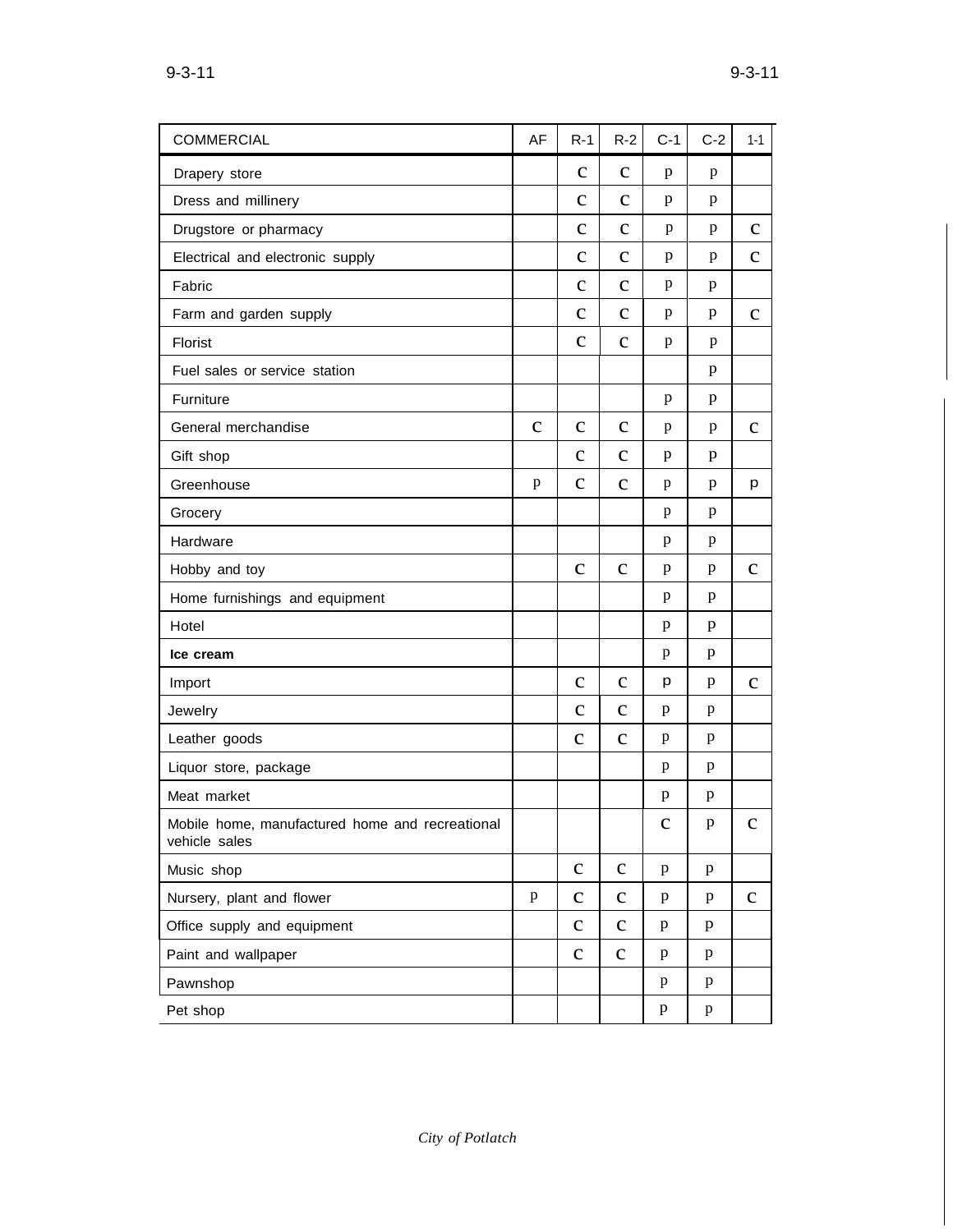| $9 - 3 - 11$ |
|--------------|
|              |

| <b>COMMERCIAL</b>                                                     | AF           | $R-1$        | $R-2$        | $C-1$        | $C-2$        | $1 - 1$      |
|-----------------------------------------------------------------------|--------------|--------------|--------------|--------------|--------------|--------------|
| Pharmacy (drugs and medical supplies only)                            |              |              |              | p            | р            |              |
| Restaurant (drive-in)                                                 |              |              |              |              | р            |              |
| Restaurant (except no drive-ins, walk-ups, or<br>alcoholic beverages) |              |              |              | p            | p            |              |
| Secondhand (if conducted within a wholly enclosed<br>building)        |              | $\mathbf{C}$ | $\mathbf{C}$ | p            | р            |              |
| Sewing machine sales and service                                      | $\mathbf{C}$ | $\mathbf{C}$ | $\mathbf{C}$ | р            | р            |              |
| Shoe store                                                            |              |              |              | р            | р            |              |
| Shopping center                                                       |              |              |              | p            | р            |              |
| Sporting goods                                                        | $\mathbf{C}$ | $\mathbf{C}$ | $\mathbf{C}$ | p            | p            | $\mathbf{C}$ |
| Surgical, medical, and dental supplies and<br>equipment               |              |              |              | p            | p            |              |
| <b>Tavern</b>                                                         |              |              |              | $\mathbf{C}$ | $\mathbf{C}$ | $\mathbf{C}$ |
| Telephone, computer, etc.                                             |              | $\mathbf{C}$ | $\mathbf{C}$ | p            | p            | $\mathbf{C}$ |
| Theater, drive-in                                                     |              |              |              |              |              | $\mathbf{C}$ |
| Theater, movie or legitimate (indoor)                                 |              |              |              | р            | р            |              |
| Tobacco shop                                                          |              | $\mathbf{C}$ | $\mathbf c$  | $\mathbf c$  | $\mathbf{C}$ |              |
| Upholstery, automobile and furniture                                  |              | $\mathbf{C}$ | $\mathbf{C}$ | р            | р            |              |
| Variety store                                                         |              |              |              | р            | р            |              |

| SERVICE AND OFFICE                          | AF          | $R-1$       | $R-2$       | $C-1$       | $C-2$       | $1 - 1$ |
|---------------------------------------------|-------------|-------------|-------------|-------------|-------------|---------|
| Accessory use or building                   |             |             |             | p           | р           | p       |
| Advertising                                 |             | $\mathbf c$ | $\mathbf c$ | p           | p           | с       |
| Animal shelter                              | $\mathbf c$ |             |             | $\mathbf c$ | $\mathbf c$ | p       |
| Apparel, repair or alteration               |             | $\mathbf c$ | $\mathbf c$ | р           | р           |         |
| Appliance repair                            |             | $\mathbf c$ | $\mathbf c$ | р           | р           | p       |
| Automobile or truck repair                  |             | $\mathbf c$ | $\mathbf c$ | p           | р           | p       |
| <b>Bank</b>                                 |             |             |             | $\mathbf c$ | р           |         |
| Barber or beauty shop                       |             | C           | $\mathbf c$ | р           | p           |         |
| Blood bank                                  |             |             |             | р           | p           |         |
| Blueprinting, duplicating, etc. (copy shop) |             | $\mathbf c$ | $\mathbf c$ | р           | р           | p       |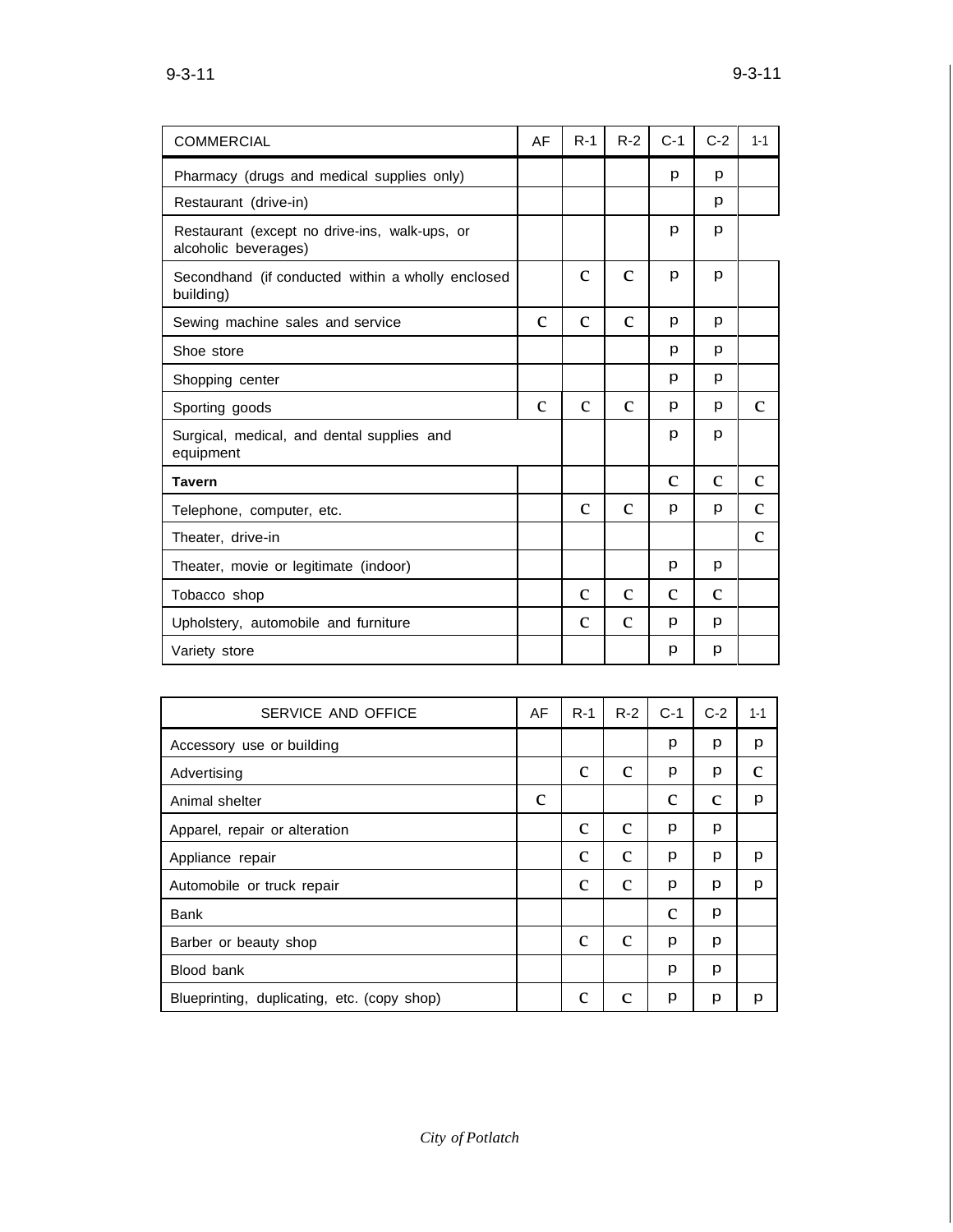| SERVICE AND OFFICE                                                    | AF           | $R-1$        | $R-2$        | $C-1$       | $C-2$        | 1-1          |
|-----------------------------------------------------------------------|--------------|--------------|--------------|-------------|--------------|--------------|
| Building maintenance (janitorial service)                             |              | $\mathbf{C}$ | $\mathbf{C}$ | p           | p            | p            |
| <b>Business association, office</b>                                   |              | $\mathbf c$  | $\mathbf{C}$ | p           | p            | p            |
| Car wash                                                              |              |              |              | с           | р            | p            |
| Catering                                                              |              | $\mathbf c$  | $\mathbf c$  | p           | р            |              |
| Church or religious facility                                          |              | $\mathbf c$  | $\mathbf{C}$ | $\mathbf c$ | $\mathbf{C}$ | $\mathbf{C}$ |
| Clinic                                                                |              |              |              | р           | р            | $\mathbf{C}$ |
| Clinic, small animal                                                  |              |              |              | р           | р            | C            |
| Construction trade office                                             |              | $\mathbf c$  | $\mathbf c$  | p           | р            | p            |
| Consumer credit, collection                                           |              | C            | $\mathbf{C}$ | p           | р            |              |
| Dance hall                                                            |              |              |              | $\mathbf c$ | $\mathbf c$  |              |
| Dance, music and voice school                                         |              | $\mathbf c$  | $\mathbf c$  | p           | р            |              |
| Data processing                                                       |              | $\mathbf{C}$ | $\mathbf{C}$ | р           | р            |              |
| Daycare                                                               |              | $\mathbf{C}$ | $\mathbf{C}$ | р           | р            |              |
| Dry cleaner, coin operated, custom and self<br>service                |              |              |              | р           | р            | C            |
| Dry cleaner, coin or attendant operated, no on site<br>cleaning plant |              |              |              | р           | p            | $\mathbf c$  |
| Employment                                                            |              | $\mathbf{C}$ | $\mathbf{C}$ | p           | р            |              |
| Equipment rental                                                      |              | $\mathbf{C}$ | $\mathbf{C}$ | р           | p            | p            |
| Finance and investment                                                |              | $\mathbf{C}$ | $\mathbf{C}$ | р           | р            |              |
| Furniture refinishing                                                 |              | $\mathbf{C}$ | $\mathbf{C}$ | р           | p            | p            |
| Governmental building or facility                                     |              |              |              | р           | p            | с            |
| Horticultural services                                                |              |              |              | p           | р            | p            |
| Hospital                                                              |              |              |              | р           | p            |              |
| Hospital, large animal                                                |              |              |              |             | $\mathbf c$  | $\mathbf c$  |
| Hospital, small animal                                                |              |              |              |             | $\mathbf{C}$ | $\mathbf c$  |
| Insurance and related                                                 |              | $\mathbf{C}$ | $\mathbf{C}$ | p           | p            |              |
| Kennel, commercial                                                    | $\mathbf{C}$ |              |              |             | $\mathbf{C}$ | $\mathbf c$  |
| Labor union organization                                              |              |              |              | p           | p            | p            |
| Laboratory, biochemical and X-ray                                     |              |              |              | p           | p            | p            |
| Laboratory, medical and dental                                        |              |              |              | p           | p            | p            |
| Laundromat self-service cleaner                                       |              |              |              | p           | p            |              |
| Laundry, commercial plant                                             |              |              |              |             |              | p            |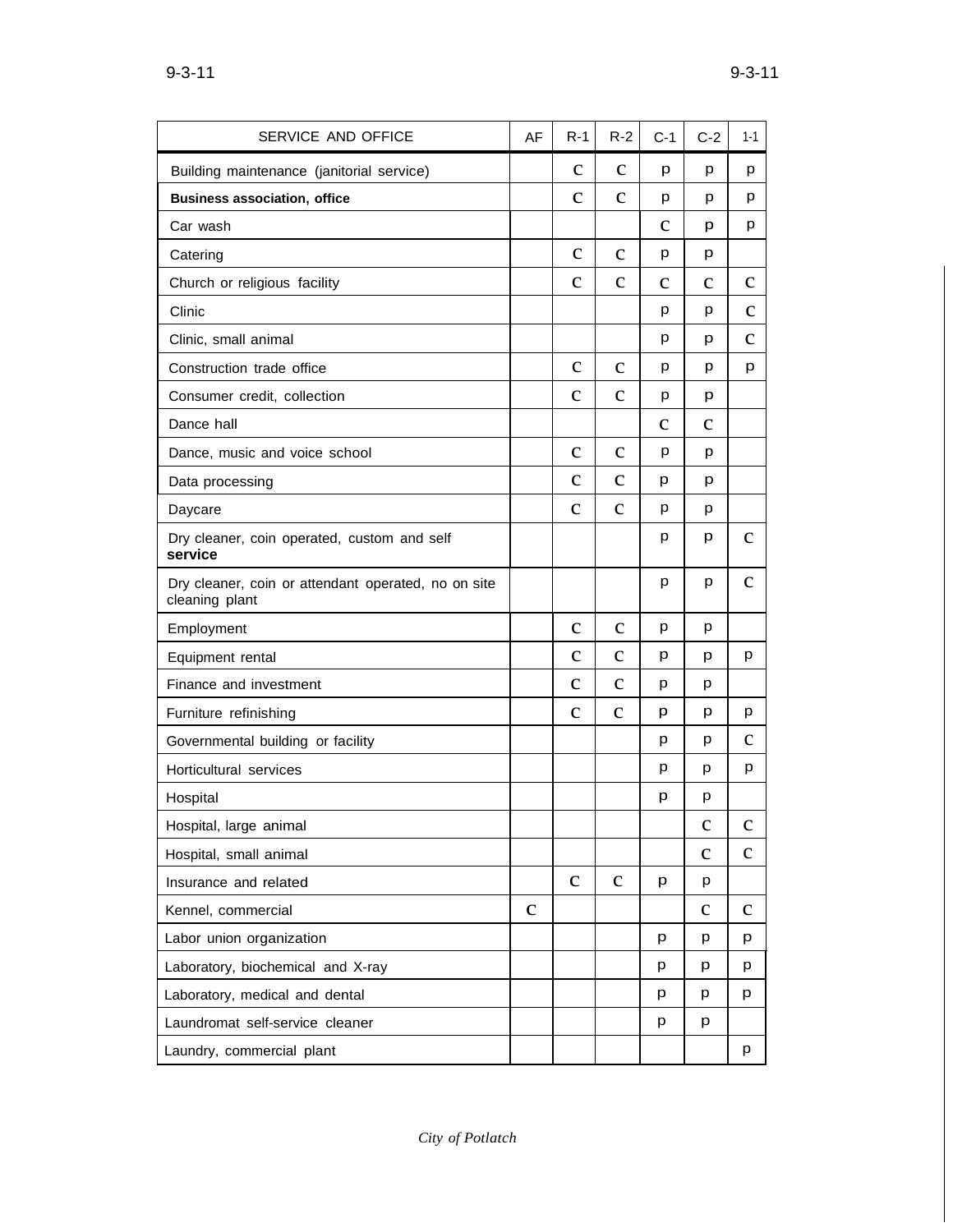| SERVICE AND OFFICE                                         | AF           | $R-1$        | $R-2$        | $C-1$       | $C-2$        | $1 - 1$      |
|------------------------------------------------------------|--------------|--------------|--------------|-------------|--------------|--------------|
| Lockers, cold storage, retail use only                     |              |              |              | р           | р            | p            |
| Locksmith                                                  |              | $\mathbf C$  | $\mathbf{C}$ | p           | p            | $\mathbf{C}$ |
| Medical clinic and related services                        |              |              |              | р           | p            |              |
| Mortuary and funeral                                       |              |              |              | p           | p            |              |
| Motel and motor hotel                                      |              |              |              | $\mathbf c$ | p            | $\mathbf c$  |
| Newspaper printing                                         |              | $\mathbf c$  | $\mathbf c$  | р           | р            | p            |
| Photography, camera, supplies, developing                  |              | $\mathbf c$  | $\mathbf{C}$ | р           | p            | $\mathbf c$  |
| Planned unit development                                   | $\mathbf{C}$ | $\mathbf{C}$ | $\mathbf{C}$ | $\mathbf c$ | $\mathbf{C}$ | $\mathbf{C}$ |
| Post office                                                |              |              |              | p           | p            |              |
| Printing and publishing                                    |              | $\mathbf c$  | $\mathbf c$  | p           | p            |              |
| Prison, jail, etc.                                         |              |              |              | $\mathbf c$ | $\mathbf c$  | $\mathbf{C}$ |
| Professional office                                        |              | $\mathbf c$  | $\mathbf c$  | p           | p            |              |
| Radiator repair and service                                |              |              |              | р           | p            |              |
| Real estate, title and related                             |              | $\mathbf{C}$ | $\mathbf c$  | р           | р            |              |
| School, academic/vocational, commercial                    |              | $\mathbf c$  | $\mathbf c$  | p           | p            |              |
| School, academic/vocational, public/nonprofit              |              | $\mathbf c$  | $\mathbf{C}$ | р           | р            |              |
| Sewing and alterations                                     |              | $\mathbf c$  | $\mathbf{C}$ | р           | p            |              |
| Shoe repair                                                |              | $\mathbf c$  | $\mathbf c$  | р           | p            |              |
| Storage rental                                             |              |              | $\mathbf c$  | р           | p            |              |
| Studio (artist, interior decorator, photographer,<br>etc.) |              | $\mathbf c$  | $\mathbf c$  | р           | p            |              |
| Tailor or dress making                                     |              | $\mathbf c$  | $\mathbf c$  | р           | p            |              |
| Taxidermy                                                  |              | $\mathbf{C}$ | $\mathbf c$  | р           | p            |              |
| Tire shop, including recapping                             |              |              |              | C           | $\mathbf{C}$ | p            |
| Treatment center for alcoholism/chemical<br>dependency     |              |              |              | p           | p            | $\mathbf{C}$ |
| Veterinary                                                 | p            |              |              | p           | p            | p            |
| Welfare and charitable distribution                        |              |              |              | р           | р            | $\mathbf c$  |

| <b>INDUSTRIAL</b>                                              | AF. |  | $R-1$   $R-2$   $C-1$   $C-2$ | $1 - 1$ |
|----------------------------------------------------------------|-----|--|-------------------------------|---------|
| Accessory use or building                                      |     |  |                               |         |
| Administrative and sales offices related to<br>industrial uses |     |  | D                             |         |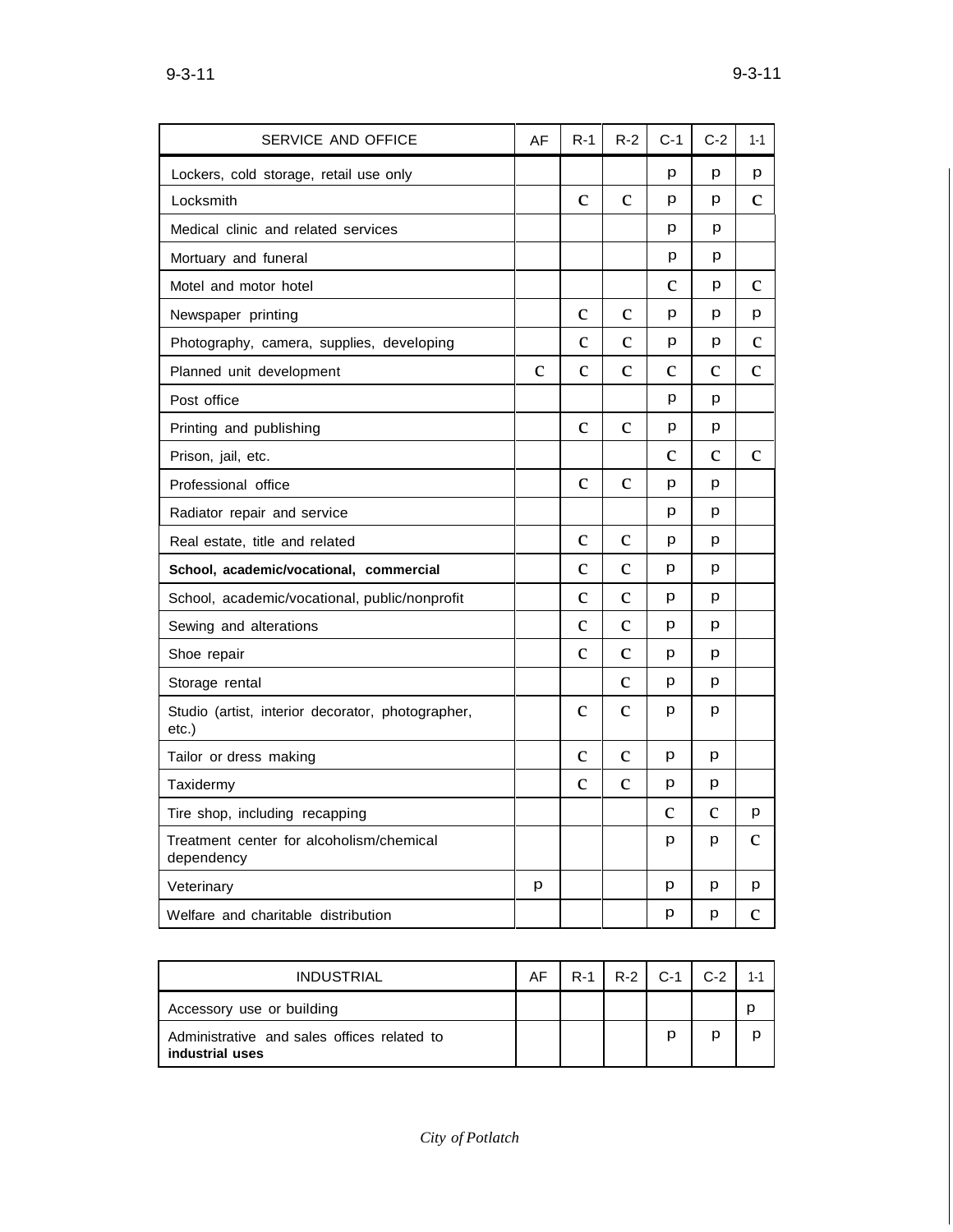| <b>INDUSTRIAL</b>                                                                                                                                                                                                                                                                                                                                                                                                                                      | AF           | $R-1$       | $R-2$       | $C-1$        | $C-2$        | 1-1          |
|--------------------------------------------------------------------------------------------------------------------------------------------------------------------------------------------------------------------------------------------------------------------------------------------------------------------------------------------------------------------------------------------------------------------------------------------------------|--------------|-------------|-------------|--------------|--------------|--------------|
| Agricultural supply                                                                                                                                                                                                                                                                                                                                                                                                                                    |              |             |             |              |              | p            |
| Asphalt plant                                                                                                                                                                                                                                                                                                                                                                                                                                          |              |             |             |              |              | p            |
| Automobile body, paint shop                                                                                                                                                                                                                                                                                                                                                                                                                            |              |             |             | p            |              | p            |
| Concrete batching and mixing                                                                                                                                                                                                                                                                                                                                                                                                                           |              |             |             |              |              | p            |
| Dairy products processing                                                                                                                                                                                                                                                                                                                                                                                                                              |              |             |             |              |              | p            |
| Equipment sales, including large implement or<br>heavy equipment                                                                                                                                                                                                                                                                                                                                                                                       |              |             |             |              |              | p            |
| Grain/feed and seed processing and sales                                                                                                                                                                                                                                                                                                                                                                                                               |              |             |             |              | $\mathbf{C}$ | p            |
| Hatchery                                                                                                                                                                                                                                                                                                                                                                                                                                               | $\mathbf{C}$ |             |             |              |              | p            |
| Impound/storage yard, vehicle                                                                                                                                                                                                                                                                                                                                                                                                                          |              |             |             |              |              | $\mathbf c$  |
| Incineration or reduction of garbage, dead animals,<br>offal, or refuse                                                                                                                                                                                                                                                                                                                                                                                |              |             |             |              |              |              |
| Laboratory                                                                                                                                                                                                                                                                                                                                                                                                                                             |              |             |             | $\mathbf c$  | $\mathbf{C}$ | $\mathbf{C}$ |
| Lumberyard, retail                                                                                                                                                                                                                                                                                                                                                                                                                                     |              |             |             |              | $\mathbf c$  | p            |
| Machine shop                                                                                                                                                                                                                                                                                                                                                                                                                                           |              |             |             |              | $\mathbf{C}$ | p            |
| Manufacture, assembly or packaging of products<br>from previously prepared materials                                                                                                                                                                                                                                                                                                                                                                   | $\mathbf c$  | $\mathbf c$ | $\mathbf c$ | $\mathbf c$  | с            | C            |
| Manufacture, compounding, bottling, processing,<br>packaging, or treatment of food and beverage<br>products                                                                                                                                                                                                                                                                                                                                            |              |             |             | $\mathbf{C}$ | $\mathbf c$  | $\mathbf c$  |
| Manufacturing, compounding, processing,<br>assembling, packaging, treatment or fabrication of<br>the following products: textile, apparel and related<br>items, building materials, furniture and fixtures,<br>paper, chemicals, and chemical products,<br>petroleum, electronic, concrete, rubber, plastic,<br>metallic and nonmetallic mineral resources,<br>professional and scientific, or any combination<br>thereof of items, materials or goods |              |             |             | $\mathbf{C}$ | $\mathbf{C}$ | $\mathbf{C}$ |
| Meat, poultry and fish processing and packing                                                                                                                                                                                                                                                                                                                                                                                                          |              |             |             |              |              | p            |
| Mineral resources, natural (subject to state law<br>provisions)                                                                                                                                                                                                                                                                                                                                                                                        |              |             |             |              |              | p            |
| Monument works, stone                                                                                                                                                                                                                                                                                                                                                                                                                                  |              |             |             |              |              | p            |
| Petroleum storage                                                                                                                                                                                                                                                                                                                                                                                                                                      |              |             |             |              |              | C            |
| Planing mill                                                                                                                                                                                                                                                                                                                                                                                                                                           |              |             |             |              |              | p            |
| Plumbing supplies and services                                                                                                                                                                                                                                                                                                                                                                                                                         |              |             |             | p            | p            | p            |
| Research facility                                                                                                                                                                                                                                                                                                                                                                                                                                      |              |             |             | p            | p            | p            |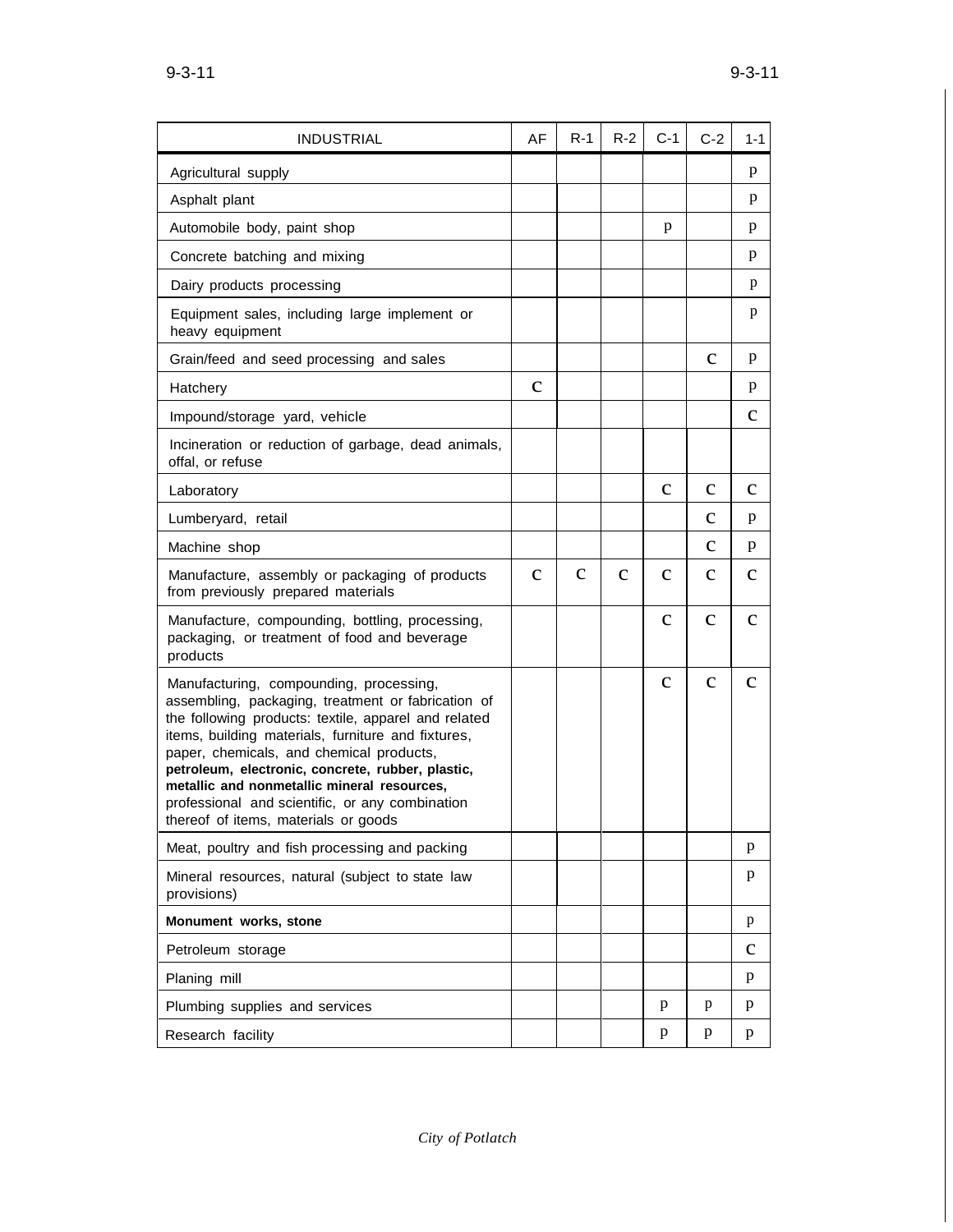| <b>INDUSTRIAL</b>                                                           | AF | $R-1$ | $R-2$ | $C-1$ | $C-2$ | $1 - 1$ |
|-----------------------------------------------------------------------------|----|-------|-------|-------|-------|---------|
| Retail sales/services incidental and directly related<br>to industrial uses |    |       |       | р     | p     | р       |
| Salvage or wrecking yard                                                    |    |       |       |       |       |         |
| Sanitary landfill, garbage dump                                             |    |       |       |       |       |         |
| Sewage and waste treatment plant, private                                   |    |       |       |       |       |         |
| Sewage and waste treatment plant, public                                    |    |       |       |       |       | р       |
| Slaughterhouse, provided enclosed within a<br>building                      |    |       |       |       |       |         |
| Warehouse, distribution and wholesale                                       |    |       |       |       |       |         |

(Ord. 426, 7-9-2002)

## 9-3-12: **TABLE 2-B, OFFICIAL SETBACK, HEIGHT, AREA AND COVERAGE STANDARDS:**

|                           | Minimum Setback Requirements |      |                    |                       |            |                                   |  |  |  |
|---------------------------|------------------------------|------|--------------------|-----------------------|------------|-----------------------------------|--|--|--|
| Zoning<br><b>District</b> | Front                        | Side | <b>Street Side</b> | Rear<br><b>Street</b> | Rear Alley | Rear Accessory<br><b>Building</b> |  |  |  |
| AF                        | 30                           | 20   | 20                 | 20                    | 20         | 5                                 |  |  |  |
| $R-1$                     | 20                           | 5    | 20                 | 10                    | 10         | 5                                 |  |  |  |
| $R-2$                     | 20                           | 5    | 20                 | 10                    | 10         | 5                                 |  |  |  |
| $C-1$                     | na                           | na   | na                 | na                    | na         | na                                |  |  |  |
| $C-1$<br>Residential      | 20                           | 5    | 20                 | 10                    | 5          | 5                                 |  |  |  |
| $C-2$                     | 20                           | 5    | 20                 | 10                    | 5          | 5                                 |  |  |  |
| $C-2$<br>Residential      | 20                           | 5    | 20                 | 10                    | 5          | 5                                 |  |  |  |
| $1 - 11$                  | 15                           | na   | 15                 | 10                    | na         | na                                |  |  |  |

TABLE 2-B OFFICIAL SETBACK STANDARDS

Note:

1. When an industrial use is adjacent to a residential use or district, a 20 foot landscaped setback is required that effectively screens and separates uses.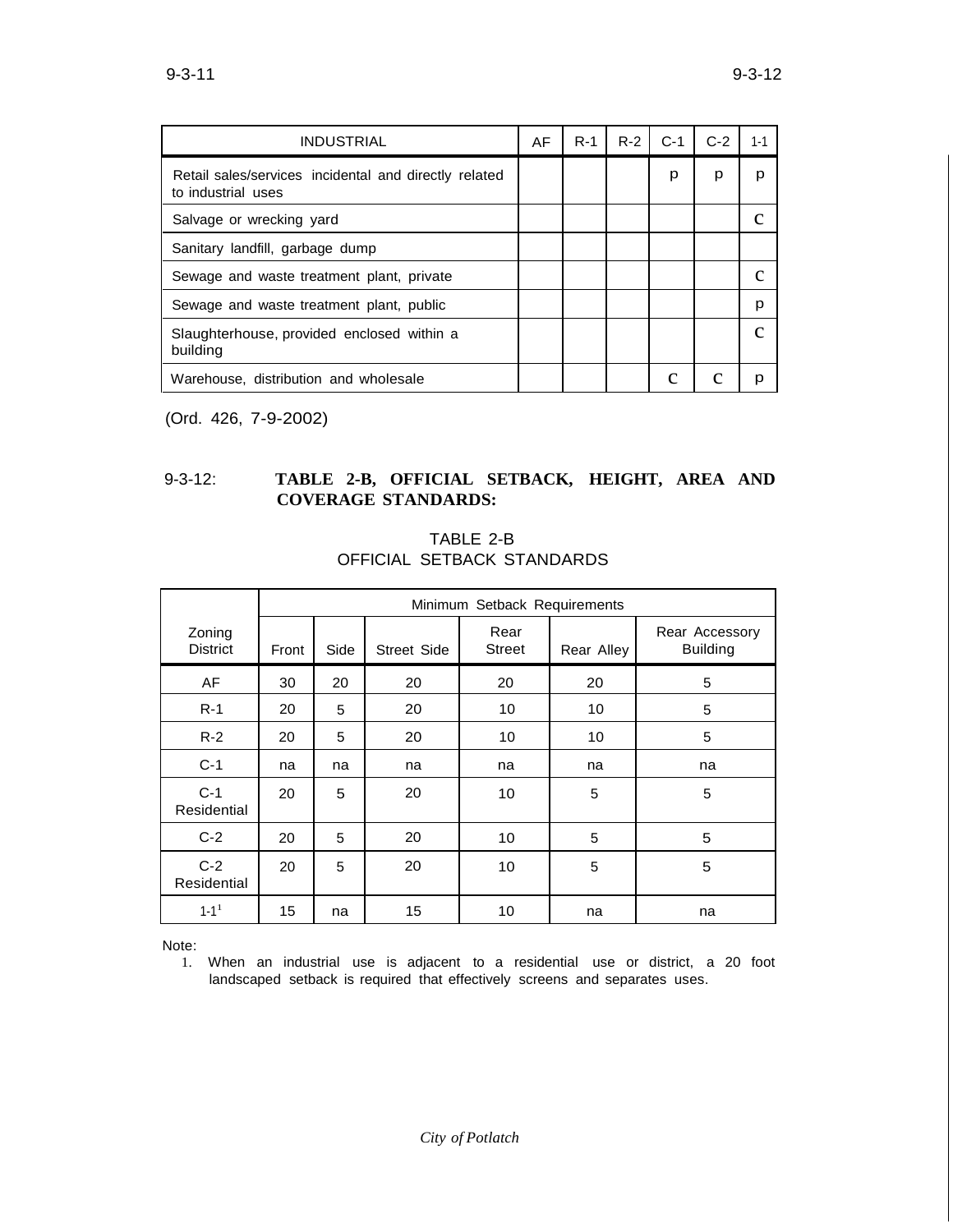I *)*

|                           |                                                  | <b>Maximum</b>                                                        | <b>Minimum</b>      | <b>Minimum</b>         | <b>Minimum</b>                             | <b>Maximum</b>               | <b>Minimum</b>                                                       |
|---------------------------|--------------------------------------------------|-----------------------------------------------------------------------|---------------------|------------------------|--------------------------------------------|------------------------------|----------------------------------------------------------------------|
| Zoning<br><b>District</b> | Height<br>(Feet)"<br>Primary<br><b>Structure</b> | Height<br>(Feet)'-<br>Detached<br><b>Accessory</b><br><b>Building</b> | Lot Width<br>(Feet) | Lot<br>Depth<br>(Feet) | Floor<br>Area/<br>Unit<br>(Square<br>Feet) | Lot<br>Coverage<br>(Percent) | Lot Area<br>(Square<br>Feet)                                         |
| AF                        | 35                                               | 35                                                                    | 135                 | 135                    | 980                                        | 25                           | 43,650                                                               |
| $R-1$                     | 25                                               | 20                                                                    | 60                  | 100                    | 980                                        | 40                           | 6,500                                                                |
| $R-2$                     | 35                                               | 20                                                                    | 60                  | 100                    | 980                                        | 40                           | 6,500<br>plus<br>3,500 for<br>each<br>additional<br>dwelling<br>unit |
| $C-1$                     | 45                                               | 45                                                                    | na                  | na                     | na                                         | 80                           | na                                                                   |
| $C-1$<br>Residential      | 45                                               | 20                                                                    | 60                  | 100                    | 980                                        | 40                           | 6,500                                                                |
| $C-2$                     | 45                                               | 45                                                                    | na                  | na                     | na                                         | 80                           | 6,500                                                                |
| $C-2$<br>Residential      | 45                                               | 20                                                                    | 60                  | 100                    | 980                                        | 40                           | 6,500                                                                |
| $1 - 1$                   | 50                                               | 50                                                                    | na                  | na                     | na                                         |                              |                                                                      |

| OFFICIAL HEIGHT, AREA, AND COVERAGE STANDARDS |  |  |  |  |
|-----------------------------------------------|--|--|--|--|
|-----------------------------------------------|--|--|--|--|

Note:

1. Heights are measured from the top of the foundation on the street (main entrance) side of the structure to the highest point on the house except the chimney. On corner lots, the height is defined as the greater of the heights measured from each of the streets adjacent to the structure. The heights of radio antennas, television antennas, and similar structures shall be the height measured from ground level at the center of the base of the structure.